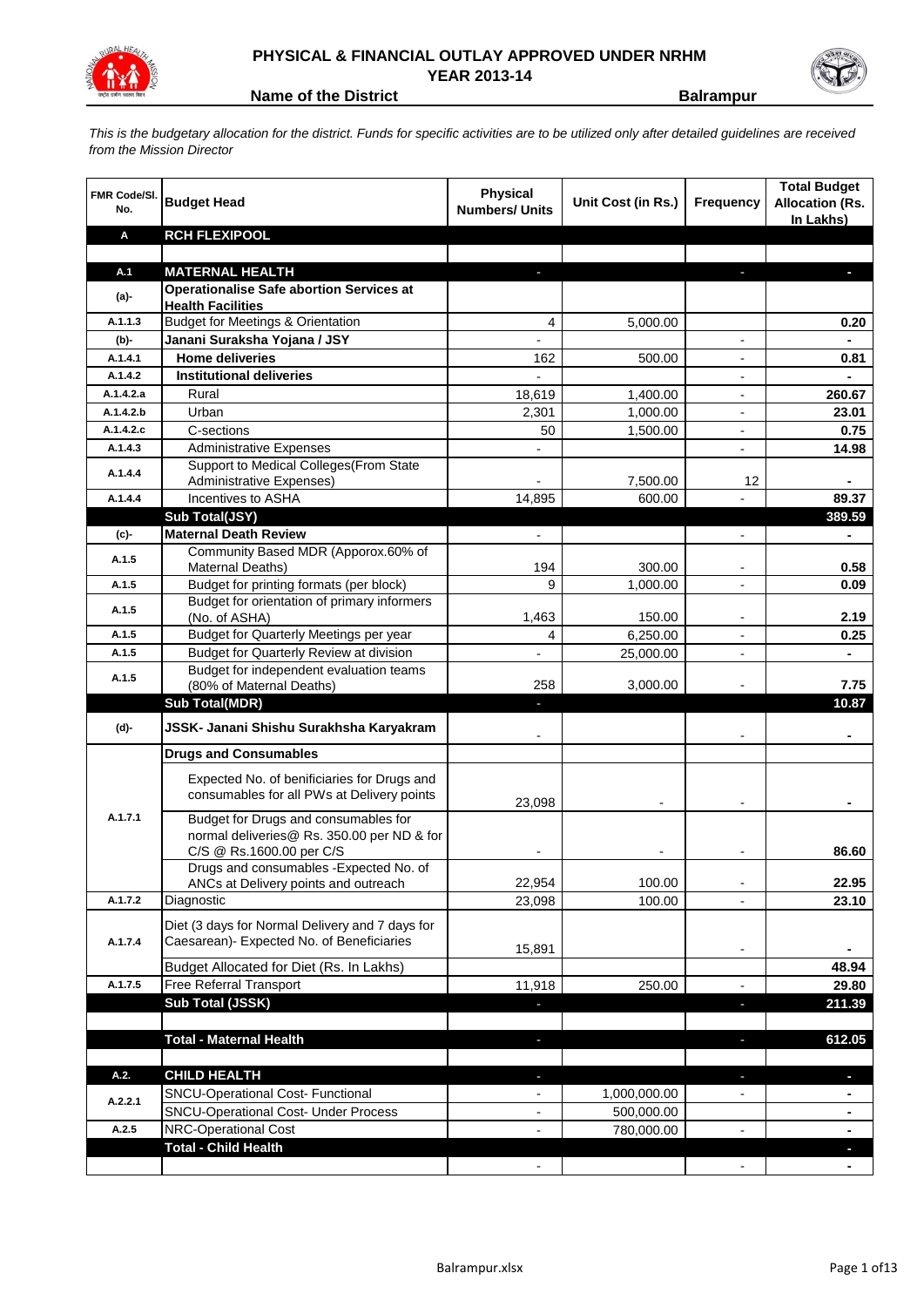| FMR Code/SI.<br>No. | <b>Budget Head</b>                                                                                                                                                                                                                                                                                            | <b>Physical</b><br><b>Numbers/ Units</b> | Unit Cost (in Rs.) | Frequency                | <b>Total Budget</b><br><b>Allocation (Rs.</b><br>In Lakhs) |
|---------------------|---------------------------------------------------------------------------------------------------------------------------------------------------------------------------------------------------------------------------------------------------------------------------------------------------------------|------------------------------------------|--------------------|--------------------------|------------------------------------------------------------|
| A.3                 | <b>FAMILY PLANNING</b>                                                                                                                                                                                                                                                                                        | L.                                       |                    | J,                       |                                                            |
| A.3.1               | <b>Terminal/Limiting Methods</b>                                                                                                                                                                                                                                                                              |                                          |                    |                          |                                                            |
| A.3.1.1             | Orientation workshop, dissemination of<br>manuals on FP standards & quality<br>assurance of sterilisation services, fixed day                                                                                                                                                                                 |                                          |                    |                          |                                                            |
|                     | planning meeting                                                                                                                                                                                                                                                                                              | 1                                        | 25,000.00          |                          | 0.25                                                       |
| A.3.1.2             | Female Sterilisation Camps Proposed                                                                                                                                                                                                                                                                           | 153                                      | 2,000.00           |                          | 3.06                                                       |
| A.3.1.3             | NSV Camps Proposed                                                                                                                                                                                                                                                                                            | 4                                        | 3,500.00           |                          | 0.14                                                       |
| A.3.1.4             | <b>Compensation for Female Sterilisation</b>                                                                                                                                                                                                                                                                  | 1,064                                    | 1,000.00           | $\blacksquare$           | 10.64                                                      |
| A.3.1.5             | Compensation for male sterilization/NSV<br>Acceptance<br>Orientation Workshop on accreditation of                                                                                                                                                                                                             | 26                                       | 1,500.00           | $\overline{\phantom{a}}$ | 0.39                                                       |
| A.3.1.6             | private providers to provide sterilization<br>services                                                                                                                                                                                                                                                        | 1                                        | 10,000.00          | $\overline{\phantom{a}}$ | 0.10                                                       |
| A.3.2               | <b>Spacing Methods</b>                                                                                                                                                                                                                                                                                        |                                          |                    | $\overline{\phantom{a}}$ |                                                            |
| A.3.2.2             | IUD services at health facilities (including<br>fixed day services at Sub Centres-L1)                                                                                                                                                                                                                         | 33                                       | 3,000.00           |                          | 0.99                                                       |
| A.3.2.3             | IUD services at health facilities (including<br>fixed day services at Sub Centre-L1 ) No. of<br><b>IUCD</b> insertions                                                                                                                                                                                        | 15,988                                   | 20.00              |                          | 3.20                                                       |
| A.3.3               | POL for Family Planning/ Others (including<br>additional mobility support to surgeon's team<br>if req)-Budget given according to total nos.<br>of Female Sterilization Camps.                                                                                                                                 | 153                                      | 1,000.00           |                          | 1.53                                                       |
| A.3.5.2             | <b>Performance rewards</b>                                                                                                                                                                                                                                                                                    |                                          |                    |                          |                                                            |
|                     | Division level: Rs. 11.25 Lakh @ Rs.<br>62,500/- per division (Rs.20,000 for 1st, Rs.<br>15,000 for 2nd and Rs. 10,000 for 3rd<br>position for best performing tubectomy<br>surgeon at each division, Rs. 15,000 for<br>best performing NSV surgeon, and Rs.2000/-<br>for best SN and Rs.500/- for best ANM). |                                          | 62,500.00          |                          |                                                            |
| A.3.5.3             | <b>World Population Day' celebration</b>                                                                                                                                                                                                                                                                      | $\overline{a}$                           |                    | $\overline{\phantom{a}}$ |                                                            |
|                     | For District level activities                                                                                                                                                                                                                                                                                 | 1                                        | 100,000.00         | $\overline{\phantom{a}}$ | 1.00                                                       |
|                     | For Block level activities                                                                                                                                                                                                                                                                                    | 9                                        | 10,000.00          | $\overline{\phantom{a}}$ | 0.90                                                       |
| A.3.5.4             | Other strategies/ activities                                                                                                                                                                                                                                                                                  |                                          |                    | $\overline{\phantom{a}}$ | ۰                                                          |
| A.3.5.4.2           | Orientation of district nodal officers for<br>change in FP Beema Policy-No. of<br>Workshops                                                                                                                                                                                                                   | 1                                        | 10,000.00          |                          | 0.10                                                       |
|                     | <b>Total -Family Planning</b>                                                                                                                                                                                                                                                                                 | н                                        |                    | ٠                        | 22.30                                                      |
|                     |                                                                                                                                                                                                                                                                                                               |                                          |                    | $\overline{\phantom{a}}$ |                                                            |
| A.4                 | <b>ADOLESCENT REPRODUCTIVE AND</b><br><b>SEXUAL HEALTH / ARSH</b>                                                                                                                                                                                                                                             |                                          |                    |                          |                                                            |
| A.4.1.4             | <b>Operating Expenses</b>                                                                                                                                                                                                                                                                                     | $\overline{\phantom{a}}$                 |                    |                          |                                                            |
|                     | For Existing Clinics                                                                                                                                                                                                                                                                                          |                                          | 2,500.00           | 12                       |                                                            |
| A.4.2               | <b>School Health programme</b>                                                                                                                                                                                                                                                                                |                                          |                    |                          |                                                            |
| A.4.2.1             | Dissemination of Guidelines for School<br>Health Programme (14 Nos. for each Block<br>and 7 Nos. for District Level)                                                                                                                                                                                          | 133                                      | 75.00              | 1                        | 0.10                                                       |
| A.4.2.2             | Convergence Meeting at Block level (Twice                                                                                                                                                                                                                                                                     |                                          |                    |                          |                                                            |
|                     | in a year)                                                                                                                                                                                                                                                                                                    | 9                                        | 2,500.00           | 2                        | 0.45                                                       |
| A.4.2.3             | Mobility Support (For Block Level)                                                                                                                                                                                                                                                                            | 9                                        | 25,000.00          | 6                        | 13.50                                                      |
| A.4.3               | Other strategies/activities                                                                                                                                                                                                                                                                                   |                                          |                    |                          | ۰                                                          |
| A.4.3.2             | <b>Menstrual Hygiene</b>                                                                                                                                                                                                                                                                                      | $\blacksquare$                           |                    | $\blacksquare$           | $\blacksquare$                                             |
|                     | No.of Blocks                                                                                                                                                                                                                                                                                                  | $\overline{a}$                           |                    |                          |                                                            |
|                     | No.of ASHAs                                                                                                                                                                                                                                                                                                   | $\overline{a}$                           |                    |                          |                                                            |
|                     | One Planning & Sensitization meeting at<br>Dist.level @Rs.5000/-meeting                                                                                                                                                                                                                                       |                                          | 5,000.00           |                          |                                                            |
|                     | One Review & Refresher meeting at<br>Dist.level @Rs.5000/-meeting                                                                                                                                                                                                                                             |                                          | 5,000.00           |                          |                                                            |
|                     | Reporting Register for District & Blocks<br>@Rs.30/-register                                                                                                                                                                                                                                                  |                                          | 30.00              | $\blacksquare$           |                                                            |
|                     | Reporting Register for ASHA @Rs.30/-regist                                                                                                                                                                                                                                                                    |                                          | 30.00              |                          |                                                            |
|                     | Storage Almirahs for District & Blocks<br>@Rs.5000/- Almirahs                                                                                                                                                                                                                                                 |                                          | 5,000.00           |                          |                                                            |
|                     | 2 Flex banner with hanging rod per                                                                                                                                                                                                                                                                            |                                          |                    |                          |                                                            |
|                     | block/Dist.@Rs.500/-banner                                                                                                                                                                                                                                                                                    |                                          | 500.00             |                          |                                                            |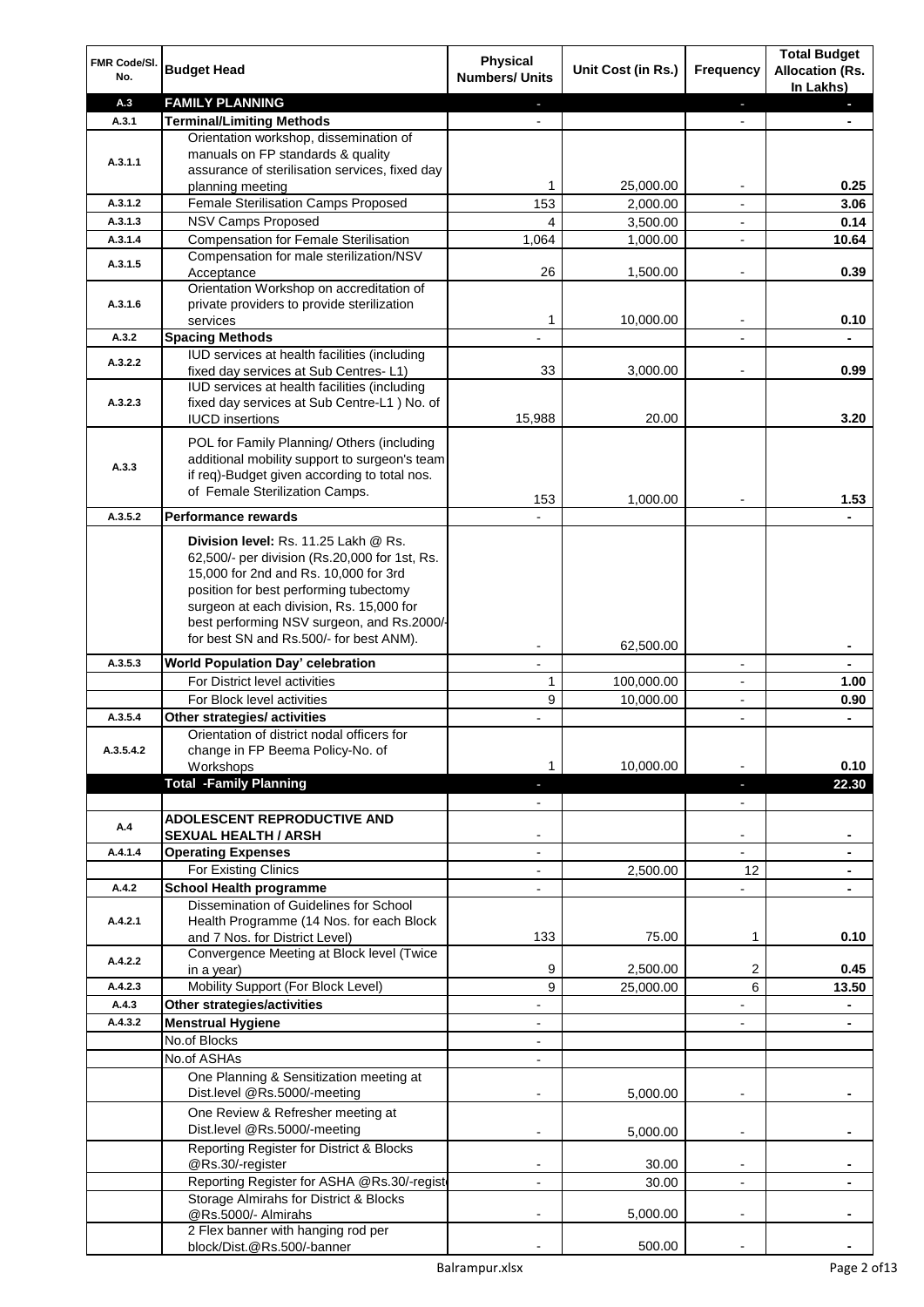| FMR Code/SI.<br>No. | <b>Budget Head</b>                                                                                                                                        | Physical<br><b>Numbers/ Units</b> | Unit Cost (in Rs.) | <b>Frequency</b>         | <b>Total Budget</b><br><b>Allocation (Rs.</b><br>In Lakhs) |
|---------------------|-----------------------------------------------------------------------------------------------------------------------------------------------------------|-----------------------------------|--------------------|--------------------------|------------------------------------------------------------|
|                     | <b>Sub-total ARSH</b>                                                                                                                                     | J,                                |                    | $\blacksquare$           | 14.05                                                      |
|                     |                                                                                                                                                           | $\overline{a}$                    |                    | $\mathbf{r}$             | $\blacksquare$                                             |
| A.5                 | <b>URBAN RCH (focus on Urban slums)</b>                                                                                                                   | $\overline{\phantom{a}}$          |                    | $\blacksquare$           | ٠                                                          |
| A.5.2               | Human Resource for Urban Health                                                                                                                           |                                   |                    |                          | $\blacksquare$                                             |
| A.5.2.1             | Doctors/Mos                                                                                                                                               | 1                                 | 36,000.00          | 6                        | 2.16                                                       |
| A.5.2.4             | <b>ANM</b>                                                                                                                                                | $\mathbf{1}$                      | 9,900.00           | 6                        | 0.59                                                       |
| A.5.2.5             | <b>Staff Nurse</b>                                                                                                                                        | $\mathbf{1}$                      | 16,500.00          | 6                        | 0.99                                                       |
| A.5.2.12            | Sweeper cum Choukidar                                                                                                                                     | 1                                 | 4,950.00           | 6                        | 0.30                                                       |
| A.5.3               | Operating expenses for UHP and UHC                                                                                                                        |                                   |                    |                          | ٠                                                          |
|                     | Rent @7000/Month/Centre                                                                                                                                   | 1                                 | 7,000.00           | 6                        | 0.42                                                       |
|                     | Telephone Bills @ 1000/Month/Centre                                                                                                                       | $\mathbf{1}$                      | 1,000.00           | 6                        | 0.06                                                       |
|                     | Electricity Bills @ 1500/Month/Centre                                                                                                                     | $\mathbf{1}$                      | 1,500.00           | 6                        | 0.09                                                       |
|                     | Contingency @ 500/Month/Centre                                                                                                                            | $\mathbf{1}$                      | 500.00             | 6                        | 0.03                                                       |
|                     | <b>Total- Urban Health</b>                                                                                                                                |                                   |                    | г                        | 4.64                                                       |
|                     |                                                                                                                                                           |                                   |                    |                          |                                                            |
| A.7                 | <b>PNDT Activities</b>                                                                                                                                    |                                   |                    | н                        | a,                                                         |
| A.7.1               | <b>Support to PC-PNDT Cells</b><br><b>Divisional Level</b>                                                                                                |                                   |                    |                          |                                                            |
|                     | Remuneration of Data Assistant (At Each                                                                                                                   |                                   |                    |                          |                                                            |
|                     | Division PC-PNDT Cell)                                                                                                                                    |                                   | 17,000.00          | 12                       |                                                            |
|                     | Contingency for the operation of cell @<br>Rs.20000/-                                                                                                     | $\blacksquare$                    | 20,000.00          | 1                        | ۰                                                          |
|                     | One time office setup cost @ Rs.100000/-                                                                                                                  | $\blacksquare$                    | 100,000.00         | 1                        | ٠                                                          |
|                     | <b>District Level</b>                                                                                                                                     | $\blacksquare$                    |                    |                          | ٠                                                          |
|                     | Remuneration of Data Entry Operator (At<br>Each District PC-PNDT Cell)                                                                                    | 1                                 | 10,000.00          | 12                       | 1.20                                                       |
|                     | Contingency for the operation of cell @<br>Rs.20000/-                                                                                                     | 1                                 | 20,000.00          | 1                        | 0.20                                                       |
|                     | One time office setup cost @ Rs. 50000/-                                                                                                                  | 1                                 | 50,000.00          | 1                        | 0.50                                                       |
| A.7.2               | <b>Other PNDT activities</b>                                                                                                                              |                                   |                    |                          |                                                            |
| A.7.2.3             | Visit of division level inspection committees<br>(TA/DA of Additional Director will be<br>incurred from this amount) @ Rs.30000 for<br>10 visit in a year |                                   | 3,000.00           | 10                       |                                                            |
| A.7.2.8             | Orientation of members of the district<br>advisory committees at Division Levels (No.<br>of Workshops)                                                    |                                   | 25,000.00          | 1                        |                                                            |
| A.7.2.10            | District Level Sensitization (No. of<br>Workshops)                                                                                                        | 1                                 | 10,000.00          | 1                        | 0.10                                                       |
|                     | <b>Total-PC-PNDT</b>                                                                                                                                      |                                   |                    | ٠                        | 2.00                                                       |
|                     |                                                                                                                                                           |                                   |                    |                          |                                                            |
| A.8                 | <b>Human Resources</b>                                                                                                                                    | ٠                                 |                    | $\blacksquare$           | ٠                                                          |
| A.8.1               | <b>Contractual Staff &amp; Services</b>                                                                                                                   | $\overline{\phantom{a}}$          |                    | $\overline{\phantom{a}}$ | $\blacksquare$                                             |
| A.8.1.1.1.f         | Honoraria for ANMs at Sub Centres                                                                                                                         | 74                                | 10,000.00          | 6                        | 44.40                                                      |
| A.8.1.1.2.f         | Honoraria for Staff Nurses - SNCU                                                                                                                         |                                   | 16,500.00          | 6                        |                                                            |
| A.8.1.1.2.f         | Honoraria for Staff Nurses -NRC                                                                                                                           | $\overline{\phantom{a}}$          | 16,500.00          | 6                        | ۰.                                                         |
| A.8.1.2.1           | Honoraria for Laboratory Technicians                                                                                                                      | $\overline{\phantom{a}}$          | 11,880.00          | 6                        | $\blacksquare$                                             |
| A.8.1.3.5.d         | Honoraria for Paediatricians- Child Health                                                                                                                | $\overline{\phantom{a}}$          | 48,000.00          | 6                        | $\blacksquare$                                             |
| A.8.1.3.7           | Honoraria for Dental Doctors                                                                                                                              | 2                                 | 35,000.00          | 6                        | 4.20                                                       |
| A.8.1.5.8           | Honoraria for M.O.(Training Coordinators for<br>training NRCs/SNCUs)                                                                                      |                                   | 36,000.00          | 6                        |                                                            |
| A.8.1.7.2           | Honoraria for X-Ray Technicians                                                                                                                           |                                   | 11,800.00          | 6                        |                                                            |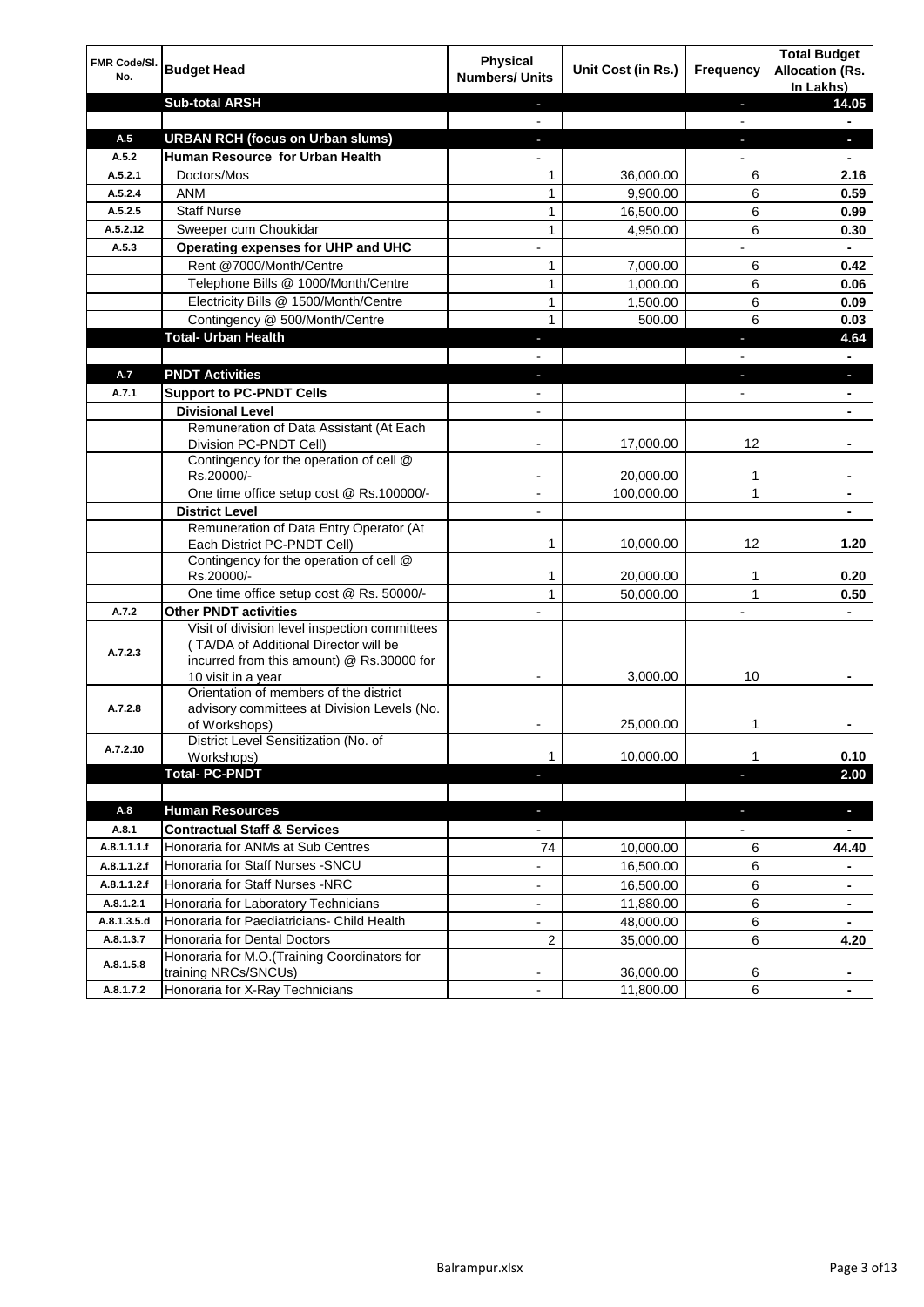| FMR Code/SI. |                                                                 | <b>Physical</b>          |                       |                          | <b>Total Budget</b>                 |
|--------------|-----------------------------------------------------------------|--------------------------|-----------------------|--------------------------|-------------------------------------|
| No.          | <b>Budget Head</b>                                              | <b>Numbers/ Units</b>    | Unit Cost (in Rs.)    | Frequency                | <b>Allocation (Rs.</b><br>In Lakhs) |
| A.8.1.7.4    | <b>School Health Teams (Exclusively for SH)</b>                 | $\overline{\phantom{a}}$ |                       | $\blacksquare$           | ٠                                   |
| A.8.1.7.4.a  | <b>Honoraria for Medical Officers</b>                           |                          |                       |                          |                                     |
|              | No. of MBBS Doctors-Existing                                    | 1                        | 36,000.00             | 6                        | 2.16                                |
|              | No. of MBBS Doctors-New                                         | 8                        | 36,000.00             | $\overline{2}$           | 5.76                                |
|              | No. of BDS Doctors-Existing                                     | 8                        | 35,000.00             | 6                        | 16.80                               |
|              | No. of AYUSH Doctors-Existing                                   | 9                        | 24,000.00             | 6                        | 12.96                               |
|              | No. of AYUSH Doctors-New                                        | 9                        | 24,000.00             | $\overline{2}$           | 4.32                                |
| A.8.1.7.4.b  | <b>Honoraria for Physiotherapists</b>                           |                          | 11,880.00             | 6                        |                                     |
| A.8.1.7.4.c  | <b>Honoraria for Dental Hygienists</b>                          |                          | 11,880.00             | 6                        | ٠                                   |
| A.8.1.7.4.d  | Honoraria for Ophthalmic Assistants                             | 18                       | 11,880.00             | 6                        | 12.83                               |
| A.8.1.7.4.e  | Honoraria for Staff Nurses/GNMs-Existing                        | 5                        | 16,500.00             | 6                        | 4.95                                |
|              | Honoraria for Staff Nurses/GNMs-New                             |                          | 16,500.00             | $\overline{2}$           |                                     |
| A.8.1.7.4.g  | Honoraria for ANMs-Existing                                     | 13                       | 10,000.00             | 6                        | 7.80                                |
|              | Honoraria for ANMs-New                                          |                          | 10,000.00             | $\overline{2}$           | $\blacksquare$                      |
|              | Honoraria for FP Counsellors(@ Rs.9300/-                        |                          |                       |                          |                                     |
| A.8.1.7.5.1  | (Rs.9000/-Honoraria and 300/-for                                |                          |                       |                          |                                     |
|              | communication support)                                          | 1                        | 9.300.00              | 6                        | 0.56                                |
| A.8.1.7.5.2  | <b>Honoraria for ARSH Counsellors</b>                           |                          | 12,000.00             | 6                        |                                     |
| A.8.1.7.5.4  | <b>Honoraria for Nutritionist-NRC</b>                           |                          | 15,000.00             | 6                        |                                     |
|              | <b>Honoraria for Staff under Routine</b><br><b>Immunization</b> |                          |                       |                          |                                     |
|              | Refrigerator Mechanics-District Level                           |                          | 16,500.00             | 6                        | ۰                                   |
|              | Cold Chain Handlers-District Level                              | 1                        | 9,900.00              | 6                        | 0.59                                |
| A.8.1.7.7    | Vaccine Store Keepers-Division Level                            |                          | 22,000.00             | 6                        |                                     |
|              | Refrigerator Mechanics-Division Level                           |                          |                       | 6                        |                                     |
|              | Vaccine Van Drivers-Division Level                              |                          | 16,500.00             | 6                        | ۰                                   |
|              | Cold Chain Handlers-Division Level                              |                          | 16,500.00<br>9,900.00 | 6                        | ۰                                   |
| A.8.1.9      | <b>Honoraria for Data Entry Operators</b>                       | 2                        |                       | 6                        | 1.06                                |
| A.8.1.11.f   | <b>Honoraria for Caretakers-NRC</b>                             |                          | 8,800.00              |                          |                                     |
| A.8.1.11.f   | <b>Honoraria for Cooks-NRC</b>                                  |                          | 4,000.00<br>5,000.00  | 6<br>6                   | $\blacksquare$                      |
|              | <b>TOTAL - HUMAN RESOURCE</b>                                   |                          |                       |                          | 118.39                              |
|              |                                                                 |                          |                       |                          |                                     |
| A.9          | <b>TRAINING</b>                                                 | ÷.                       |                       | $\blacksquare$           | J,                                  |
|              |                                                                 |                          |                       |                          |                                     |
| A.9.3        | <b>Maternal Health Training</b>                                 | ٠                        |                       | ٠                        |                                     |
| A.9.3.1      | <b>Skilled Attendance at Birth / SBA</b>                        |                          |                       |                          | ۰                                   |
| A.9.3.1.1    | Setting up of SBA Training Centres                              | 1                        | 25,000.00             | $\overline{\phantom{a}}$ | 0.25                                |
|              | <b>Training of Staff Nurses in SBA</b>                          | $\overline{a}$           |                       |                          |                                     |
| A.9.3.1.4    | Total Batches to be conducted (4 Per Batch)@                    |                          |                       |                          |                                     |
|              | Rs.103300/ Batch                                                | 8                        | 103,300.00            |                          | 8.26                                |
| A.9.3.4      | <b>Safe Abortion Services Training</b>                          |                          |                       | $\blacksquare$           |                                     |
|              | <b>Training of Medical Officers in safe</b>                     |                          |                       |                          |                                     |
| A.9.3.4.2    | abortion                                                        |                          |                       | $\overline{a}$           | ۰                                   |
|              | Total Batches to be conducted @ Rs.52000                        |                          |                       |                          |                                     |
|              | /batch                                                          |                          | 52,000.00             |                          | ۰                                   |
| A.9.3.5      | RTI / STI Training                                              | $\blacksquare$           |                       | $\blacksquare$           | ٠                                   |
|              | <b>Training of Medical Officers in RTI/STI</b>                  | $\blacksquare$           |                       | $\overline{a}$           | ٠                                   |
| A.9.3.5.3    | Total Batches to be conducted @ Rs.72600                        |                          |                       |                          |                                     |
|              | /batch                                                          | 1                        | 72,600.00             |                          | 0.73                                |
|              | Sub Total - Maternal Health Training                            |                          |                       |                          | 9.24                                |
|              |                                                                 |                          |                       |                          |                                     |
| A.9.5        | <b>Child Health Training</b>                                    |                          |                       |                          | ×,                                  |
| A.9.5.2.2    | <b>F-IMNCI Training for Medical Officers</b>                    |                          |                       |                          |                                     |
|              | <b>Total Training Load</b>                                      |                          |                       |                          |                                     |
|              | <b>Batch Size/Participants</b>                                  | 16                       |                       |                          |                                     |
|              | No. of Batches                                                  |                          | 212,900.00            | $\blacksquare$           |                                     |
|              | Total Batches to be observed(25% of                             |                          | 7,500.00              |                          |                                     |
| A.9.5.2.3    | organized batches)<br><b>F-IMNCI Training for Staff Nurses</b>  |                          |                       | $\blacksquare$           |                                     |
|              | <b>Total Training Load</b>                                      | $\blacksquare$           |                       |                          |                                     |
|              | <b>Batch Size/Participants</b>                                  |                          |                       |                          |                                     |
|              | No. of Batches                                                  |                          | 206,900.00            |                          |                                     |
|              |                                                                 |                          |                       |                          |                                     |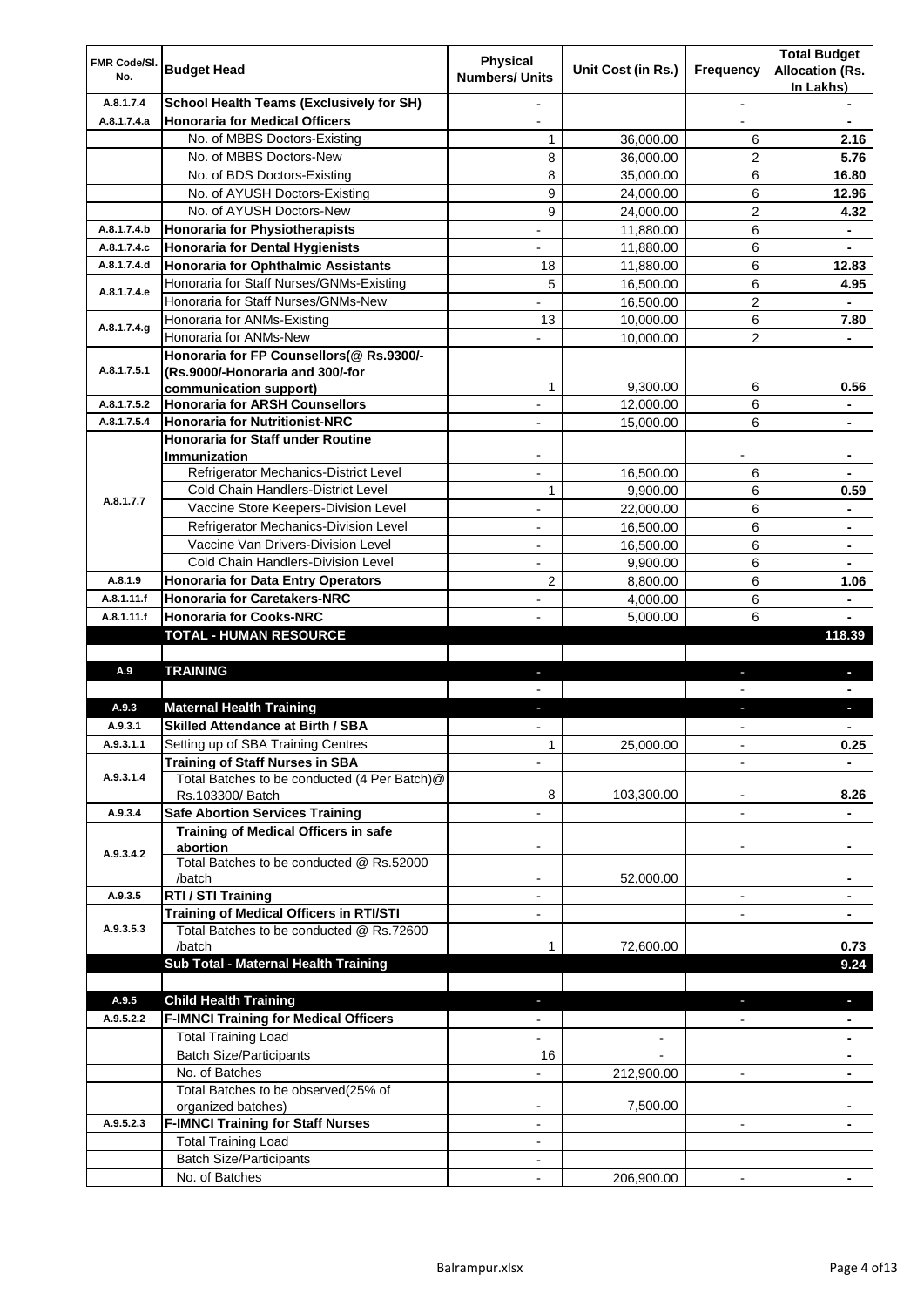| FMR Code/SI.<br>No. | <b>Budget Head</b>                                                             | <b>Physical</b><br><b>Numbers/ Units</b> | Unit Cost (in Rs.) | <b>Frequency</b>         | <b>Total Budget</b><br><b>Allocation (Rs.</b><br>In Lakhs) |
|---------------------|--------------------------------------------------------------------------------|------------------------------------------|--------------------|--------------------------|------------------------------------------------------------|
|                     | Total Batches to be observed(25% of<br>organized batches)                      |                                          | 7,500.00           |                          |                                                            |
| A.9.5.5.2.a         | <b>IMNCI Plus(CCSP)-10 Days TOT for</b><br><b>Physicians</b>                   | $\overline{\phantom{a}}$                 |                    |                          | ۰                                                          |
|                     | <b>Total Training Load</b>                                                     |                                          |                    |                          |                                                            |
|                     | <b>Batch Size/Participants</b>                                                 | 24                                       |                    |                          |                                                            |
|                     | No. of Batches                                                                 |                                          | 576,300.00         |                          |                                                            |
|                     | Total Batches to be observed(25% of<br>organized batches)                      |                                          | 11,000.00          |                          |                                                            |
|                     | Sub Total- Child Health Training                                               |                                          |                    |                          |                                                            |
|                     |                                                                                |                                          |                    |                          |                                                            |
| A.9.7               | Adolescent Reproductive and Sexual Health/<br><b>ARSH Training</b>             |                                          |                    |                          |                                                            |
| A.9.7.4             | <b>ARSH training for ANMs/LHVs</b><br>Total Batches to be conducted@ Rs.71000/ |                                          |                    |                          |                                                            |
|                     | Batch                                                                          | 3                                        | 71,000.00          |                          | 2.13                                                       |
|                     | <b>Sub Total- ARSH Training</b>                                                |                                          |                    |                          | 2.13                                                       |
| A.9.8.4.2           | <b>Clinical Establishment Act</b>                                              | 1                                        | 798,000.00         |                          | 7.98                                                       |
|                     |                                                                                |                                          |                    |                          |                                                            |
|                     | <b>TOTAL - Training</b>                                                        |                                          |                    | J,                       | 19.35                                                      |
|                     |                                                                                |                                          |                    |                          |                                                            |
| A.10                | PROGRAMME MANAGEMENT<br><b>District Programme Management Support</b>           |                                          |                    | г                        | D.                                                         |
| A.10.2              | Unit                                                                           |                                          |                    |                          |                                                            |
|                     | <b>Contractual Staffs for DPMSU</b>                                            |                                          |                    |                          |                                                            |
| A.10.2.1            | Honoraria for District Programme Manager                                       | 1                                        | 32,700.00          | 6                        | 1.96                                                       |
| A.10.2.2            | Honoraria for District Accounts Manager                                        | 1                                        | 26,650.00          | 6                        | 1.60                                                       |
| A.10.2.3            | Honoraria for District Data Manager(District<br>Data cum Account Assistant)    | 1                                        | 18,150.00          | 6                        | 1.09                                                       |
| A.10.2.7            | Honoraria for Office Assistant                                                 | 1                                        | 7,000.00           | 6                        | 0.42                                                       |
| A.10.2.8.1          | Operational Expenses for DPMU unit                                             | 1                                        | 75,000.00          | 6                        | 4.50                                                       |
| A.10.2.8.2          | Honoraria for District Community Process                                       | 1                                        | 26,650.00          | 6                        | 1.60                                                       |
|                     | Manager<br><b>Sub Total - DPMU</b>                                             |                                          |                    |                          | 11.17                                                      |
|                     |                                                                                |                                          |                    |                          |                                                            |
| A.10.3              | <b>Block Programme Management Unit (BPMU)</b>                                  |                                          |                    |                          |                                                            |
| A.10.3.1            | Honoraria for Block Programme Managers                                         | 9                                        | 20,000.00          | 6                        | 10.80                                                      |
| A.10.3.2            | Honoraria for Block Accounts Managers                                          | 9                                        | 10,000.00          | 6                        | 5.40                                                       |
|                     | <b>Sub Total - DPMU</b>                                                        |                                          |                    | п                        | 16.20                                                      |
| A.10.6              | <b>Concurrent Audit System</b>                                                 |                                          |                    | $\overline{\phantom{a}}$ | $\blacksquare$                                             |
|                     | Budget For Block Units(Rs.1500 per                                             |                                          |                    |                          |                                                            |
|                     | Block/Quarter)<br>Budget For District (District HO Rs.                         | 9                                        | 1,500.00           | 4                        | 0.54                                                       |
|                     | 4500/Month)                                                                    | 1                                        | 4,500.00           | 12                       | 0.54                                                       |
|                     | <b>Sub Total - Concurrent Audit</b>                                            |                                          |                    |                          | 1.08                                                       |
|                     |                                                                                |                                          |                    |                          |                                                            |
| A.10.7              | <b>Mobility Support, Field Visits</b>                                          |                                          |                    |                          | ۰                                                          |
| A.10.7.2            | Mobility Support-DPMU/District (2 Vehicles<br>per District per month)          | 2                                        | 25,000.00          | 12                       | 6.00                                                       |
| A.10.7.3            | Mobility Support-BPMU/Block (1 Vehicle per<br>District per Month)              | 9                                        | 25,000.00          | 12                       | 27.00                                                      |
| A.10.7.4.1          | Mobility Support for Div.PMU Division & AD                                     |                                          |                    |                          |                                                            |
|                     | Offices( 1 vehicle per Division)<br>Sub Total - Mobility Support, Field Visits |                                          | 25,000.00          | 12                       | 33.00                                                      |
|                     |                                                                                |                                          |                    |                          |                                                            |
|                     | <b>TOTAL - Programme Management</b>                                            |                                          |                    |                          | 61.45                                                      |
|                     |                                                                                |                                          |                    |                          |                                                            |
|                     | <b>GRAND TOTAL- RCH FLEXIPOOL</b>                                              |                                          |                    |                          | 854.22                                                     |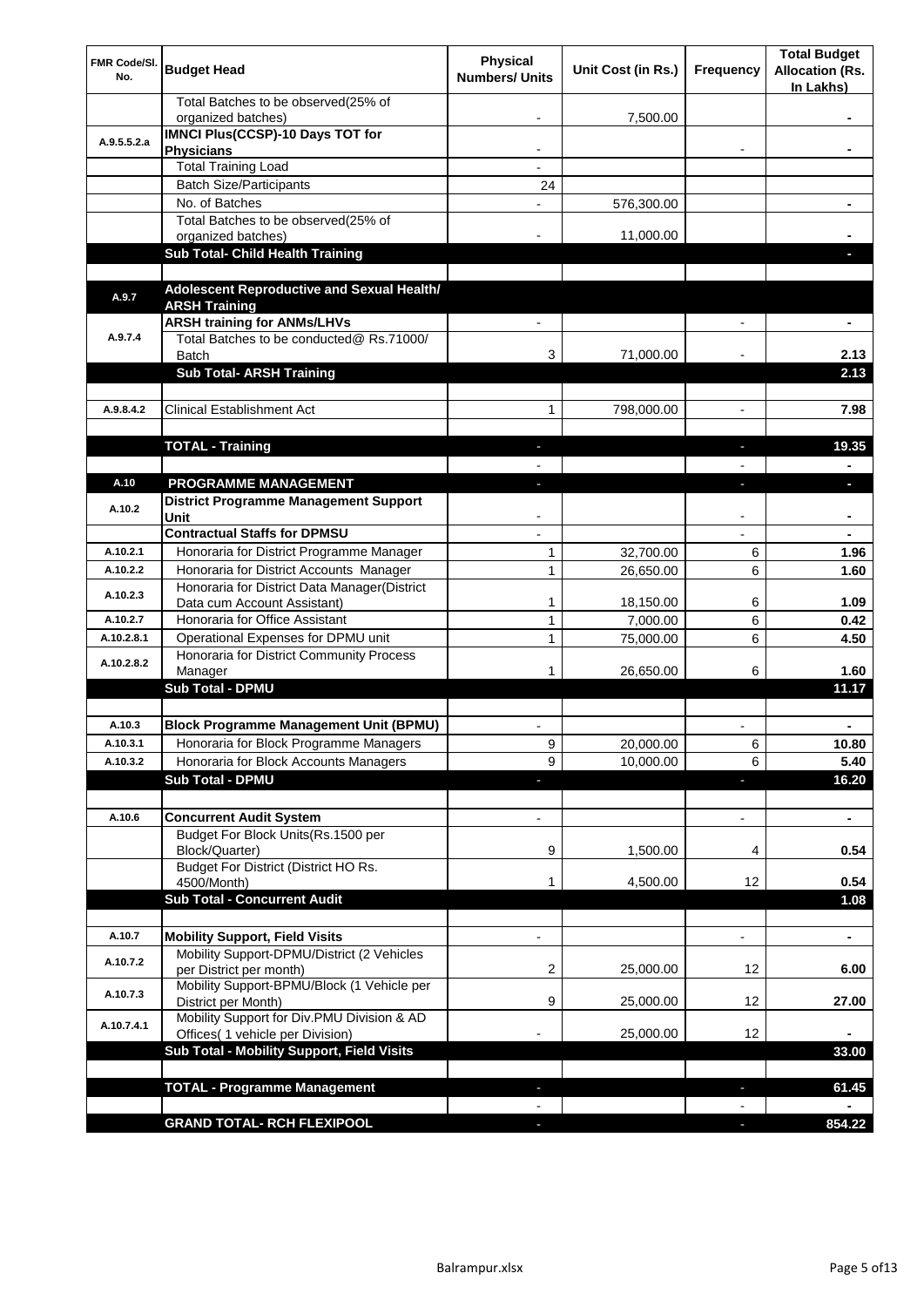| FMR Code/SI.<br>No. | <b>Budget Head</b>                                                                                                                                                         | <b>Physical</b><br><b>Numbers/ Units</b> | Unit Cost (in Rs.) | <b>Frequency</b> | <b>Total Budget</b><br><b>Allocation (Rs.</b><br>In Lakhs) |
|---------------------|----------------------------------------------------------------------------------------------------------------------------------------------------------------------------|------------------------------------------|--------------------|------------------|------------------------------------------------------------|
|                     |                                                                                                                                                                            |                                          |                    |                  |                                                            |
| в                   | <b>MISSION FLEXIPOOL</b>                                                                                                                                                   |                                          |                    |                  |                                                            |
| <b>B1</b>           | ASHA                                                                                                                                                                       |                                          |                    |                  |                                                            |
| B1.1.1.4.2          | ASHA State Trainers - TOT (Module VI&VII)-<br>National Level-Cost of TA/DA                                                                                                 |                                          | 15,000.00          | $\blacksquare$   |                                                            |
| B1.1.3.3            | <b>Incentive for FP</b>                                                                                                                                                    |                                          |                    |                  |                                                            |
| B1.1.3.3.1          | Incentive for ASHA @ Rs. 1000 if a couple<br>adopts permanent methods after 02<br>children(Assumed that 15.56 % clients<br>adopts permanent methods after 02<br>children). | 169                                      | 1,000.00           |                  | 1.69                                                       |
| B1.1.3.5            | Other incentive                                                                                                                                                            |                                          |                    |                  |                                                            |
| B1.1.3.5.1          | On taking Complicated On pregnancy cases<br>or New born cases to the health facility<br>@Rs.150/- case (up to 3 cases/year)                                                | 1,979                                    | 150.00             | 3                | 8.91                                                       |
| B1.1.3.5.3          | Birth & Death Registration (For 30 birth & 9<br>deaths/ASHA) - Amount Approved 90% Only                                                                                    | 1,979                                    | 180.00             |                  | 3.21                                                       |
| B1.1.3.5.5          | TA/DA for attending Monthly Meetings<br>@Rs.100/Meeting - Amount Approved 90%                                                                                              |                                          |                    |                  |                                                            |
|                     | Only                                                                                                                                                                       | 1,979                                    | 100.00             | 12               | 21.37                                                      |
| B1.1.3.5.6          | Maternal Death Audit Information<br>(@Rs.200/Case)-Amount Approved 50%<br>Only                                                                                             | 323                                      | 200.00             |                  | 0.32                                                       |
|                     | Incentives to ASHA Sangini(@Rs.150 for                                                                                                                                     |                                          |                    |                  |                                                            |
| B1.1.3.5.12         | one field visit and 20 visits per month)                                                                                                                                   |                                          | 3,000.00           | 10               |                                                            |
| B1.1.3.6            | <b>Other Activities</b>                                                                                                                                                    |                                          |                    |                  |                                                            |
| B1.1.3.6.1          | ASHA Divas/Annual ASHA Samellan-                                                                                                                                           |                                          |                    |                  |                                                            |
|                     | (Amount Approved 70% Only)                                                                                                                                                 | 1,979                                    | 250.00             |                  | 3.46                                                       |
|                     | <b>ASHA Payment Voucher</b>                                                                                                                                                | 1,979                                    | 25.00              |                  | 0.49                                                       |
| B1.1.3.6.3          | <b>ASHA Master Payment Register</b>                                                                                                                                        | 9                                        | 150.00             |                  | 0.01                                                       |
| B1.1.4              | <b>ASHA Sangini Format</b><br>Awards to ASHA's/Link workers                                                                                                                | 75<br>9                                  | 50.00<br>5,000.00  | $\blacksquare$   | 0.04<br>0.45                                               |
| B1.1.5              | <b>ASHA Resource Centre/ASHA Mentoring</b>                                                                                                                                 |                                          |                    |                  |                                                            |
| B1.1.5.4            | Group<br>Mobility Costs ASHA Mentoring Group for<br>district*4 meetings@Rs.2500/meeting                                                                                    | 4                                        | 2,500.00           |                  | 0.10                                                       |
|                     | Sub Total - ASHA                                                                                                                                                           |                                          |                    |                  | 40.06                                                      |
|                     |                                                                                                                                                                            |                                          |                    |                  |                                                            |
| <b>B2</b>           | <b>Untied Funds</b>                                                                                                                                                        | н                                        |                    |                  |                                                            |
| B <sub>2.1</sub>    | No. of CHCs/SDH and Amount Approved 71%<br>Only                                                                                                                            | 9                                        | 50,000.00          | 1                | 3.20                                                       |
| B <sub>2.2</sub>    | No. of PHCs and Amount Approved 93% Only                                                                                                                                   | 24                                       | 25,000.00          | 1                | 5.58                                                       |
| B <sub>2.3</sub>    | No. of Sub Centres and Amount Approved<br>46% Only                                                                                                                         | 206                                      | 10,000.00          | 1                | 9.48                                                       |
| B <sub>2.4</sub>    | No. of VHNSCs and Amount Approved 36%<br>Only                                                                                                                              | 667                                      | 10,000.00          | 1                | 24.01                                                      |
|                     | <b>Sub Total - Untied Funds</b>                                                                                                                                            |                                          |                    |                  | 42.26                                                      |
| <b>B.3</b>          | <b>Annual Maintenance Grants</b>                                                                                                                                           |                                          |                    |                  |                                                            |
| B3.1                | No. of CHCs and Amount Approved 70% Only                                                                                                                                   | L.<br>9                                  | 100,000.00         | 1                | 6.30                                                       |
| <b>B3.2</b>         | No. of PHCs and Amount Approved 69% Only                                                                                                                                   | 24                                       | 50,000.00          | 1                | 8.28                                                       |
| <b>B3.3</b>         | No. of Sub Centres and Amount Approved<br>49% Only                                                                                                                         | 199                                      | 10,000.00          | 1                | 9.75                                                       |
|                     | Sub Total - AMG                                                                                                                                                            | $\blacksquare$                           |                    | г                | 24.33                                                      |
|                     |                                                                                                                                                                            |                                          |                    |                  |                                                            |
| <b>B.6</b>          | <b>Corpus Grants to HMS/RKS</b>                                                                                                                                            |                                          |                    |                  | U                                                          |
| B6.1                | District Hospitals (DH+DWH)                                                                                                                                                | 2                                        |                    |                  |                                                            |
|                     | Amount Approved for District Hospitals                                                                                                                                     |                                          |                    |                  | 5.48                                                       |
| B6.2                | No. of CHCs and Amount Approved 90% Only                                                                                                                                   | 9                                        | 100,000.00         | 1                | 8.10                                                       |
| B6.3                | No. of PHCs and Amount Approved 90% Only                                                                                                                                   | 24                                       | 50,000.00          |                  | 10.80                                                      |
|                     | <b>Sub Total - HMS/RKS</b>                                                                                                                                                 |                                          |                    |                  | 24.38                                                      |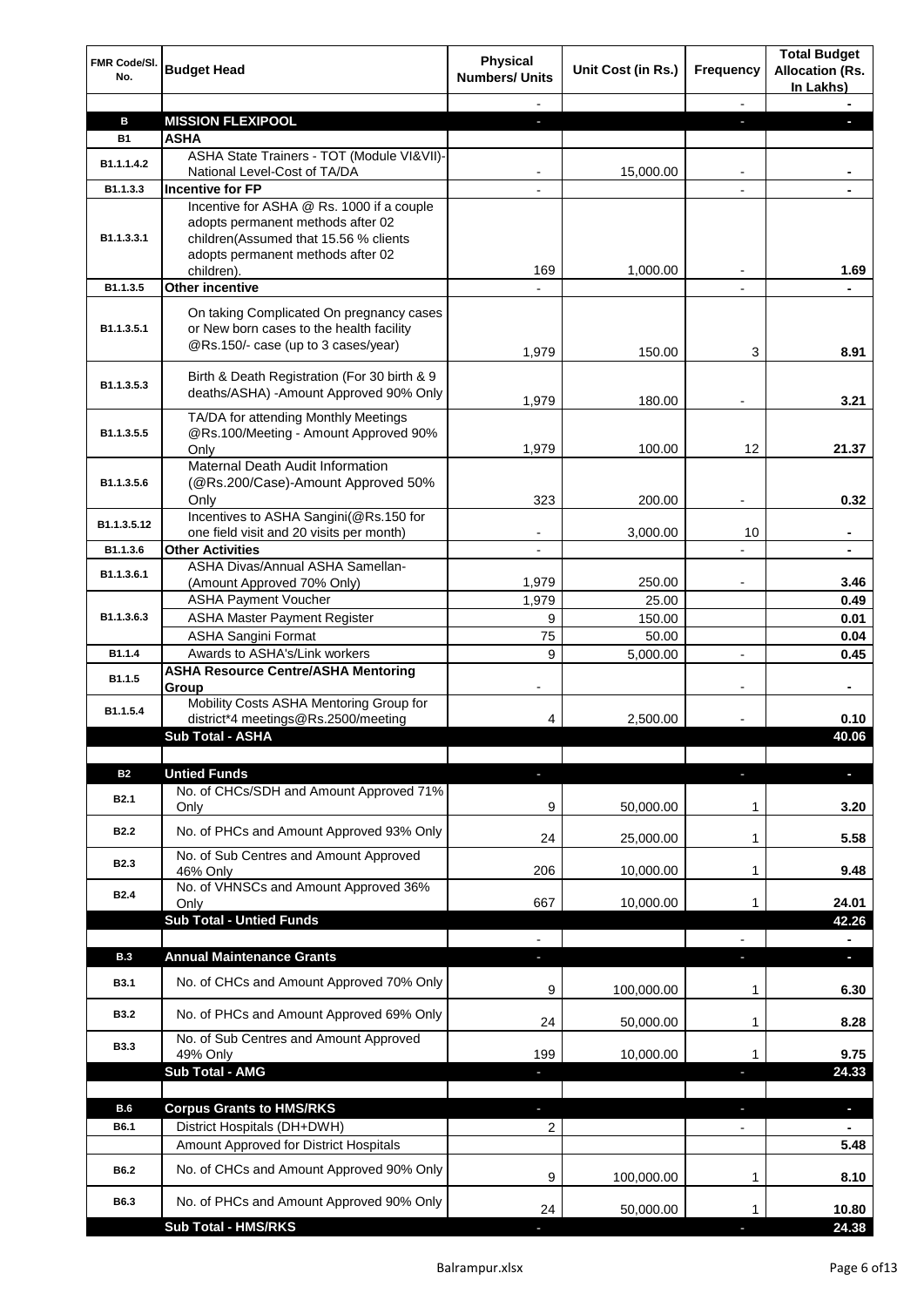| FMR Code/SI.<br>No.  | <b>Budget Head</b>                                                                                                                | Physical<br><b>Numbers/ Units</b> | Unit Cost (in Rs.) | <b>Frequency</b> | <b>Total Budget</b><br><b>Allocation (Rs.</b><br>In Lakhs) |
|----------------------|-----------------------------------------------------------------------------------------------------------------------------------|-----------------------------------|--------------------|------------------|------------------------------------------------------------|
|                      |                                                                                                                                   |                                   |                    |                  |                                                            |
| <b>B9</b>            | <b>Mainstreaming of AYUSH</b>                                                                                                     | J,                                |                    | ٠                | L                                                          |
| B.9.1                | <b>Medical Officers (Only AYUSH)</b>                                                                                              |                                   |                    |                  |                                                            |
| B.9.1.1              | <b>Contractual Medical Officers</b>                                                                                               | 20                                | 24,000.00          | 6                | 28.80                                                      |
| <b>B.9.2</b>         | <b>AYUSH Pharmacists</b>                                                                                                          | 9                                 | 9,000.00           | 6                | 4.86                                                       |
|                      | <b>Sub Total (AYUSH)</b>                                                                                                          |                                   |                    |                  | 33.66                                                      |
|                      |                                                                                                                                   |                                   |                    |                  |                                                            |
| <b>B10</b><br>B.10.2 | <b>IEC-BCC Activities</b><br><b>Implementation of BCC/IEC Activities at</b>                                                       |                                   |                    |                  | L.                                                         |
| B.10.5.2             | district level<br>Printing of WIFS Cards, Referral Slips, etc                                                                     |                                   |                    |                  | 3.00                                                       |
|                      | WIFS Cards for School Children(No. of Cards)                                                                                      |                                   | 4.00               |                  |                                                            |
|                      | Sub Total (IEC/BCC)                                                                                                               | ٠                                 |                    | J,               | 3.00                                                       |
|                      |                                                                                                                                   |                                   |                    |                  |                                                            |
| <b>B15</b>           | <b>Planning, Implementation and Monitoring</b>                                                                                    |                                   |                    |                  |                                                            |
|                      |                                                                                                                                   |                                   |                    |                  |                                                            |
| B <sub>15.2</sub>    | <b>Quality Assurance</b>                                                                                                          |                                   |                    |                  |                                                            |
| B15.2.2              | <b>Quality Assurance Committees</b>                                                                                               |                                   |                    |                  |                                                            |
|                      | <b>Division Level</b>                                                                                                             |                                   |                    |                  |                                                            |
|                      | One time establishment @ Rs. 1.00 Lakh/<br>Division (Amount Approved 50% Only)                                                    |                                   | 100,000.00         | 1                |                                                            |
|                      | Operational Expenses @Rs. 5000/month/                                                                                             |                                   |                    |                  |                                                            |
|                      | division (Amount Approved 50% Only)                                                                                               | $\overline{\phantom{a}}$          | 5,000.00           | 12               | ٠                                                          |
|                      | <b>District Level</b>                                                                                                             |                                   |                    |                  |                                                            |
|                      | One time establishment @ Rs. 1.00 Lakh/<br>District (Amount Approved 50% Only)                                                    |                                   |                    |                  |                                                            |
|                      | Operational Expenses @Rs. 5000/ Month/                                                                                            | 1                                 | 100,000.00         | 1                | 0.50                                                       |
|                      | District (Amount Approved 50% Only)                                                                                               | 1                                 | 5.000.00           | 12               | 0.30                                                       |
| B15.2.4              | <b>Review meetings</b>                                                                                                            |                                   |                    |                  |                                                            |
| B15.2.4.2            | <b>Division Level</b>                                                                                                             | $\blacksquare$                    |                    | $\overline{a}$   | ۰                                                          |
|                      | Review meetings @ Rs 10000/- per meeting<br>for 4 meeting per division (Amount Approved<br>50% Only)                              |                                   | 10,000.00          | 4                |                                                            |
|                      | <b>District Level</b>                                                                                                             |                                   |                    |                  |                                                            |
|                      | Review meetings @ Rs 10000/- per meeting<br>for 4 meeting per District (Amount Approved<br>50% Only)                              | 1                                 | 10,000.00          | 4                | 0.20                                                       |
| B15.2.5              | <b>Other Block Level Activities</b>                                                                                               |                                   |                    |                  |                                                            |
| B15.2.5.1            | <b>Block QA visioning meeting (Orienting</b><br><b>Block Officials on Facility Solutions Levels-</b><br>Amount Approved 50% Only) | 1                                 | 35,000.00          | 1                | 0.18                                                       |
| B15.2.5.2            | Quality Management System (QMS) training<br>workshop -(Amount Approved 50% Only)                                                  |                                   |                    |                  |                                                            |
|                      |                                                                                                                                   | 1                                 | 100,000.00         | 1                | 0.50                                                       |
|                      | <b>Sub Total - Quality Assurance</b>                                                                                              |                                   |                    |                  | 1.68                                                       |
| B <sub>15.3</sub>    |                                                                                                                                   |                                   |                    | $\overline{a}$   | ٠                                                          |
| B15.3.1.6.3          | <b>Monitoring and Evaluation</b><br>Honoraria of Data Entry Operators for MCTS                                                    | 9                                 |                    | 6                | 5.94                                                       |
|                      |                                                                                                                                   |                                   | 11,000.00          |                  |                                                            |
| B15.3.2              | <b>Computerization HMIS and E-governance</b><br>HMIS Operational Cost (excluding HR & Trainings)-                                 |                                   |                    | -                | ٠                                                          |
|                      | Expenses for Internet @1500/month/                                                                                                |                                   |                    |                  |                                                            |
|                      | computer for 951 Nos                                                                                                              | 11                                | 1,500.00           | 12               | 1.98                                                       |
|                      | Expenses for Internet Rs.750/pm/block<br>computer(new) for 820 Nos.                                                               | 9                                 | 750.00             | 12               | 0.81                                                       |
| B15.3.2.1.a          | Expenses for Internet Data Card<br>@Rs.750/pm/Computer (new) for 75 Nos.                                                          | 1                                 | 750.00             | 12               | 0.09                                                       |
|                      | Expenses for Internet Data Card<br>@Rs.750/pm/Computer (new) for 18 Nos.                                                          |                                   | 750.00             | 12               |                                                            |
| B15.3.2.1.d          | Other Office and admin expenses                                                                                                   |                                   |                    |                  |                                                            |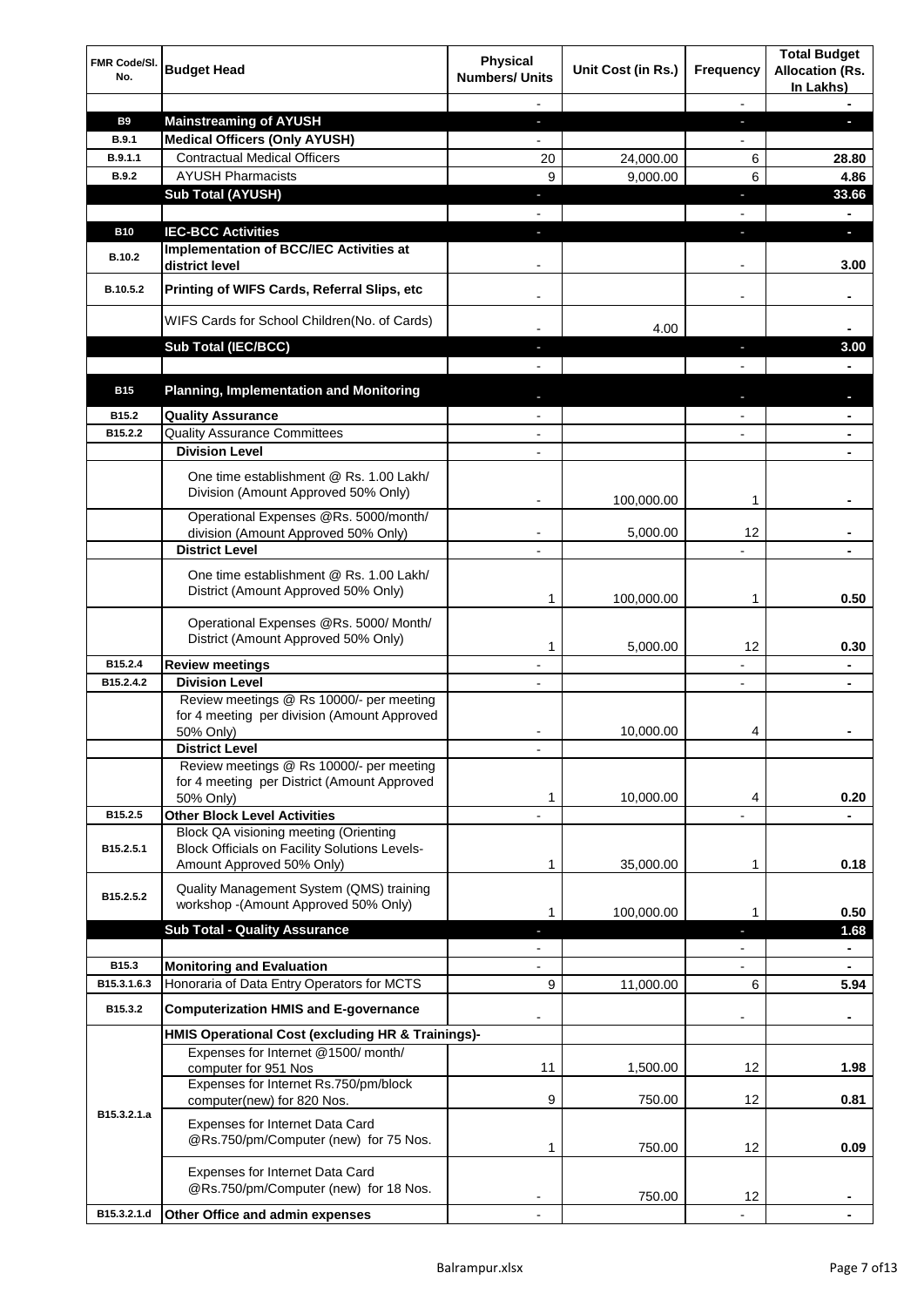| FMR Code/SI.<br>No.   | <b>Budget Head</b>                                                                                 | <b>Physical</b><br><b>Numbers/ Units</b> | Unit Cost (in Rs.) | <b>Frequency</b>         | <b>Total Budget</b><br><b>Allocation (Rs.</b><br>In Lakhs) |
|-----------------------|----------------------------------------------------------------------------------------------------|------------------------------------------|--------------------|--------------------------|------------------------------------------------------------|
| B15.3.2.1.d.2         | Maintenance of Computers/AMC/etc -HMIS<br>(Block -PHC/CHC,CH, CMF (M/F) Old                        |                                          |                    |                          |                                                            |
|                       | @Rs. 4000/unit for 951 no.<br>Purchase of computer consumables/Admin                               | 11                                       | 4.000.00           | 1                        | 0.44                                                       |
| B15.3.2.1.d.3         | Expenses @ Rs.1000.00 for 951 no.-Six<br>Months                                                    | 11                                       | 1,000.00           | 6                        | 0.66                                                       |
| B15.3.2.2.a           | MCTS Operational Cost (excluding HR &<br>Trainings)                                                |                                          |                    |                          |                                                            |
| B15.3.2.2.b           | Procurement of<br>computers/Printers/Cartridges, etc. -<br>@50,000.00/Computer Systems for 820 No. | 9                                        | 50,000.00          | 1                        | 4.50                                                       |
| B15.3.2.2.d           | Other Office and admin expenses<br>@12,000.00 per year -820 No.(New)                               | 9                                        | 12,000.00          | 1                        | 1.08                                                       |
| B15.3.3               | Other M & E Activities                                                                             |                                          |                    |                          |                                                            |
| B15.3.3.5             | Review Meetings for MCTS @ Rs<br>4,000/meeting for 12 meetings                                     |                                          | 4,000.00           | 12                       | 0.48                                                       |
|                       | <b>Sub Total - Monitoring and Evaluation</b>                                                       |                                          |                    |                          | 15.98                                                      |
|                       |                                                                                                    |                                          |                    |                          |                                                            |
| <b>B.16</b>           | <b>PROCUREMENT</b>                                                                                 |                                          |                    |                          |                                                            |
| B <sub>16.1.1</sub>   | <b>Procurement of Equipments: MH</b>                                                               |                                          |                    |                          |                                                            |
| B <sub>16.1.1.2</sub> | MVA /EVA Kits for Safe Abortion services                                                           | 10                                       | 2,500.00           |                          | 0.25                                                       |
| B16.1.6               | <b>Equipments for ARSH/ School Health</b>                                                          |                                          |                    |                          |                                                            |
| B16.1.6.1             | Equipments for ARSH Clinics (New)                                                                  |                                          | 15,000.00          | 1                        |                                                            |
|                       | <b>Sub Total (Procurement of Equipments)</b>                                                       |                                          |                    |                          | 0.25                                                       |
| B.16.2.1              | Drugs & supplies for MH                                                                            |                                          |                    |                          | $\blacksquare$                                             |
| B.16.2.1.2            | Drugs for Safe Abortion (No. of MMA                                                                |                                          |                    |                          |                                                            |
| B.16.2.4              | estimated in year 2013-14)<br><b>Supplies for IMEP</b>                                             | 17                                       | 200.00             | $\overline{\phantom{a}}$ | 0.03                                                       |
|                       | Bio-Medical Waste Management-District                                                              |                                          |                    |                          |                                                            |
| B.16.2.4.1            | level                                                                                              |                                          |                    |                          | 8.44                                                       |
| B.16.2.4.2            | Bio-Medical Waste Management-CHC level                                                             |                                          |                    | $\blacksquare$           | 14.16                                                      |
| B.16.2.4.3            | Cleaning/Washing, House keeping and<br>Laundry Management - District Level                         |                                          |                    |                          | 13.89                                                      |
| B.16.2.4.4            | Cleaning/Washing, House keeping and<br>Laundry Management - CHC/PHC Level                          |                                          |                    |                          | 14.69                                                      |
|                       | <b>ASHA Drug Kits</b><br>Drug Kit replenishment for ASHAs @ Rs.                                    |                                          |                    |                          |                                                            |
| B.16.2.5.2            | 300/ASHA                                                                                           | 1,435                                    | 300.00             |                          | 4.31                                                       |
| B.16.2.6              | Drugs & supplies for WIFS<br>For Govt. & Govt. aided Schools (Classes VI                           |                                          |                    | $\overline{\phantom{a}}$ |                                                            |
|                       | to XII)                                                                                            |                                          |                    |                          |                                                            |
|                       | <b>Total Beneficiaries</b>                                                                         | 64,003                                   |                    |                          |                                                            |
| B.16.2.6.1            | IFA Tables Required at District (<br>Beneficiary* 52 Tabs)                                         | 3,328,150                                | 0.12               |                          | 3.99                                                       |
| B.16.2.6.2            | Albendazole Tablets Required at District                                                           |                                          | 1.00               |                          |                                                            |
| B.16.2.7              | (Beneficiary *2 Tabs)<br>Drugs & Supplies under SHP                                                | 128,006                                  |                    |                          | 1.28<br>$\blacksquare$                                     |
|                       | <b>For Aganwadi Centres</b>                                                                        |                                          |                    |                          | $\blacksquare$                                             |
|                       | Expected No. of Children at AWCs                                                                   | 46,375                                   |                    |                          | ٠                                                          |
|                       | No. of IFA Bottles (One bottle of 100<br>ml./child)                                                | 46,375                                   | 10.00              |                          | 4.64                                                       |
|                       | Albendazole Tablets (2 tablets per Child)                                                          | 92,750                                   | 1.00               |                          | 0.93                                                       |
|                       | For Primary Schools(For Govt. & Govt.<br>aided Schools Classes I to V)                             |                                          |                    |                          |                                                            |
|                       | Expected No. of Children in Schools                                                                | 116,052                                  |                    |                          |                                                            |
|                       | No. of Tablets Required at District (52                                                            |                                          |                    |                          |                                                            |
|                       | Tabs./ Beneficiary)<br>No. of Tablets Required at District (2 Tabs./                               | 6,034,699                                | 0.12<br>1.00       |                          | 7.24<br>2.32                                               |
|                       | Beneficiary)<br><b>Medicines for Teams</b>                                                         | 232,104                                  |                    |                          |                                                            |
|                       | No. of Blocks                                                                                      | 9                                        |                    |                          |                                                            |
|                       | First Time Medicines For Teams (2 Teams<br>in Each Block)                                          | 18                                       | 18,000.00          |                          | 3.24                                                       |
|                       | Sub Total (Procurement of Drugs & Supplies)                                                        |                                          |                    |                          | 79.16                                                      |
|                       |                                                                                                    |                                          |                    |                          |                                                            |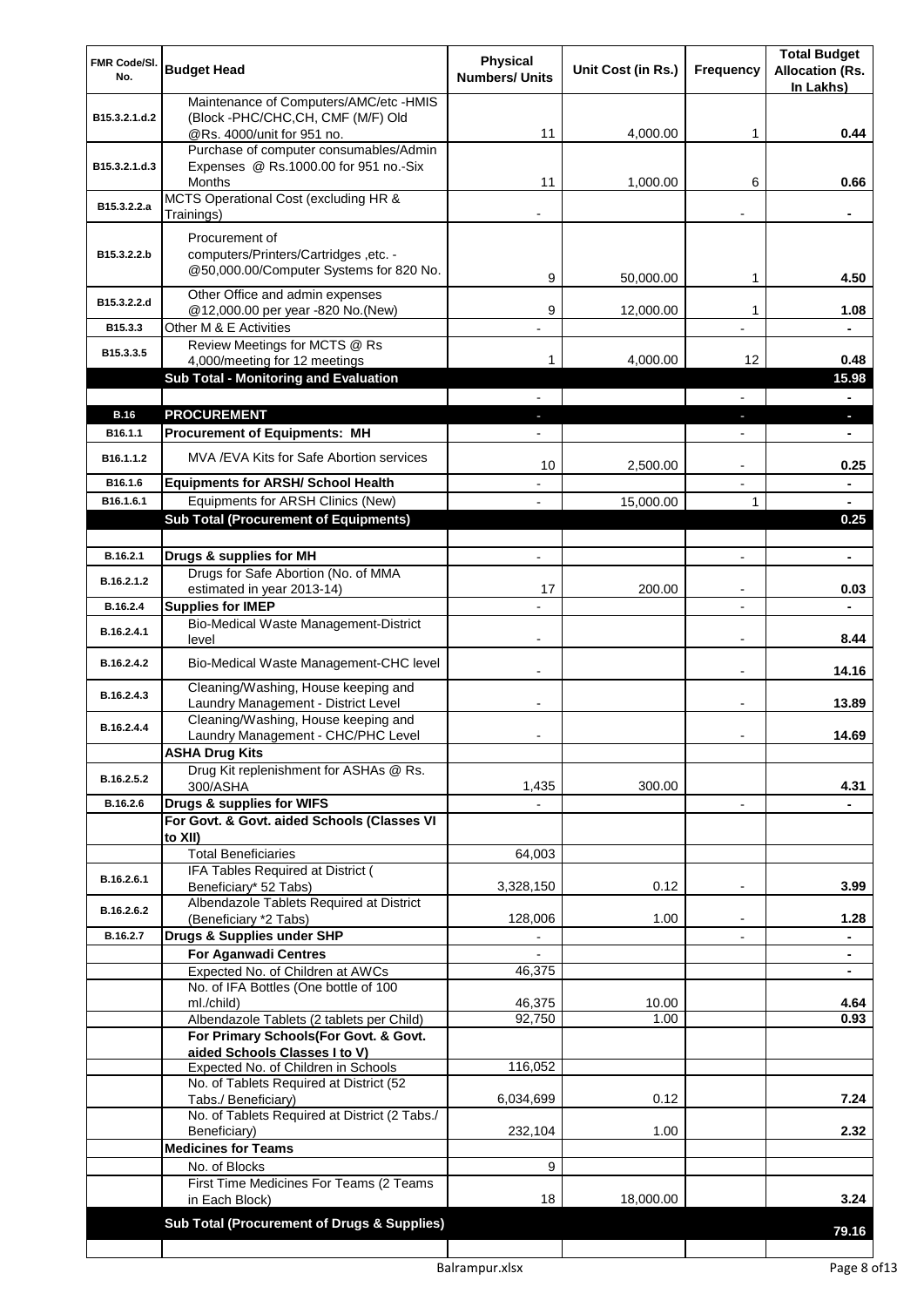| FMR Code/SI.<br>No. | <b>Budget Head</b>                                                                    | <b>Physical</b><br><b>Numbers/ Units</b> | Unit Cost (in Rs.) | <b>Frequency</b>         | <b>Total Budget</b><br><b>Allocation (Rs.</b><br>In Lakhs) |
|---------------------|---------------------------------------------------------------------------------------|------------------------------------------|--------------------|--------------------------|------------------------------------------------------------|
| <b>B.17</b>         | <b>Drugs Warehouses/Logistics Management</b>                                          |                                          |                    |                          |                                                            |
|                     | Honoraria of Staff at Regional Drug<br>Warehouse                                      |                                          |                    |                          |                                                            |
|                     | Accountant                                                                            |                                          | 10,000.00          | 6                        |                                                            |
|                     | Computer Operator Cum Store Keeper                                                    |                                          | 10,000.00          | 6                        |                                                            |
|                     | Fork-Lift Operator cum Mechanic                                                       |                                          | 6,500.00           | 6                        |                                                            |
| <b>B.17.1</b>       | Fourth class / Loader                                                                 | $\overline{a}$                           | 6,500.00           | 6                        |                                                            |
|                     | Generator Operator cum Electrician                                                    | $\overline{a}$                           | 5,000.00           | 6                        |                                                            |
|                     | Sweeper                                                                               | $\overline{a}$                           | 3,500.00           | 6                        |                                                            |
|                     | <b>Armed Guards</b>                                                                   |                                          | 6,335.00           | 6                        |                                                            |
|                     | <b>General Guards</b>                                                                 |                                          | 5,157.00           | 6                        |                                                            |
|                     | Gardener                                                                              |                                          | 3,000.00           | 6                        |                                                            |
|                     | Honoraria of Staff at District Drug<br>Warehouse                                      |                                          |                    |                          |                                                            |
|                     | Computer Operator Cum Store Keeper                                                    | $\overline{a}$                           | 10,000.00          | 6                        |                                                            |
| <b>B.17.3</b>       | Generator Operator Cum Mechanic/Electricia                                            |                                          | 5,000.00           | 6                        |                                                            |
|                     | Loader                                                                                |                                          | 5,000.00           | 6                        |                                                            |
|                     | Choukidar                                                                             |                                          | 5,000.00           | 6                        |                                                            |
|                     | Part-time Sweeper                                                                     |                                          | 2,500.00           | 6                        |                                                            |
| <b>B.17.4</b>       | <b>Others</b>                                                                         |                                          |                    |                          |                                                            |
| B.17.4.1            | Operational Cost for Regional Drug ware House                                         |                                          |                    |                          |                                                            |
|                     | <b>Electricity Charges</b>                                                            |                                          |                    |                          |                                                            |
|                     | Telephone Charges                                                                     |                                          |                    |                          |                                                            |
|                     | POL & Maintenance of DG Sets                                                          |                                          |                    |                          |                                                            |
|                     | Stationary                                                                            |                                          |                    |                          |                                                            |
|                     | Contingency                                                                           |                                          |                    |                          |                                                            |
|                     | <b>Sub Total-Drug Ware Houses</b>                                                     |                                          |                    |                          |                                                            |
|                     |                                                                                       |                                          |                    |                          |                                                            |
|                     | <b>GRAND TOTAL- MISSION FLEXIPOOL</b>                                                 |                                          |                    |                          | 264.76                                                     |
|                     |                                                                                       |                                          |                    |                          |                                                            |
| C                   | <b>IMMUNISATION</b>                                                                   | ٠                                        |                    | п                        |                                                            |
| C.1                 | RI strengthening project (Review meeting,<br>Mobility support, Outreach services etc) |                                          |                    |                          |                                                            |
| C.1.a               | Mobility Support for supervision for district<br>level officers @Rs 250000/- Year     | 1                                        | 250,000.00         |                          | 2.50                                                       |
| C.1.b               | Mobility support for supervision at State                                             |                                          |                    |                          |                                                            |
|                     | level                                                                                 |                                          |                    |                          |                                                            |
|                     | Printing and dissemination of Immunization                                            |                                          |                    |                          |                                                            |
| C.1.c               | cards, tally sheets, monitoring forms etc.@<br>Rs 10 /- Beneficiary                   |                                          |                    |                          |                                                            |
|                     |                                                                                       | 68,769                                   | 10.00              |                          | 6.88                                                       |
| C.1.d               | Support for Quarterly State level review                                              |                                          |                    |                          |                                                            |
|                     | meetings of district officer<br>Quarterly review meetings exclusive for RI            |                                          |                    |                          |                                                            |
|                     | at district level with Block Mos, CDPO, and                                           |                                          |                    |                          |                                                            |
| C.1.e               | other stake holders (@ Rs 100/- per                                                   |                                          |                    |                          |                                                            |
|                     | participant(5 participant / block)                                                    | 180                                      | 100.00             |                          | 0.18                                                       |
|                     | Quarterly review meetings exclusive for RI                                            |                                          |                    |                          |                                                            |
|                     | at block level @Rs 50/- per person as<br>honorarium/Asha(For travel) & Rs 25 per      |                                          |                    |                          |                                                            |
| C.1.f               | person at the disposal of MOIC for meeting                                            |                                          |                    |                          |                                                            |
|                     | expenses (Refreshment, stationery and                                                 |                                          |                    |                          |                                                            |
|                     | mis.)                                                                                 | 5,984                                    | 75.00              |                          | 4.49                                                       |
|                     | Focus on slum & underserved areas in                                                  |                                          |                    |                          |                                                            |
|                     | urban areas/alternative vaccinator for slums                                          |                                          |                    |                          |                                                            |
| C.1.g               | (Hiring of ANM @ 450/-per session for four<br>sessions/month/slum of 10000 population |                                          |                    |                          |                                                            |
|                     | and Rs.300/ month as contingency per slum                                             |                                          |                    |                          |                                                            |
|                     | i.e.Rs.2100/-month/slum of 10000                                                      |                                          |                    |                          |                                                            |
|                     | population)                                                                           | 36                                       | 2,100.00           | $\overline{a}$           | 0.76                                                       |
| C.1.h               | Mobilization of children through ASHA or                                              |                                          |                    |                          |                                                            |
|                     | other mobilizers(@Rs 150/-per session)                                                | 23,289                                   | 150.00             | $\overline{\phantom{a}}$ | 34.93                                                      |
| C.1.i               | Alternative vaccine delivery in hard to reach<br>areas(@Rs 150/-per session)          | 1,296                                    | 150.00             | $\blacksquare$           | 1.94                                                       |
|                     | Alternative Vaccine Delivery in other                                                 |                                          |                    |                          |                                                            |
| $C.1.$ j            | areas(@Rs. 75/- per session)                                                          | 21,993                                   | 75.00              | $\overline{\phantom{a}}$ | 16.49                                                      |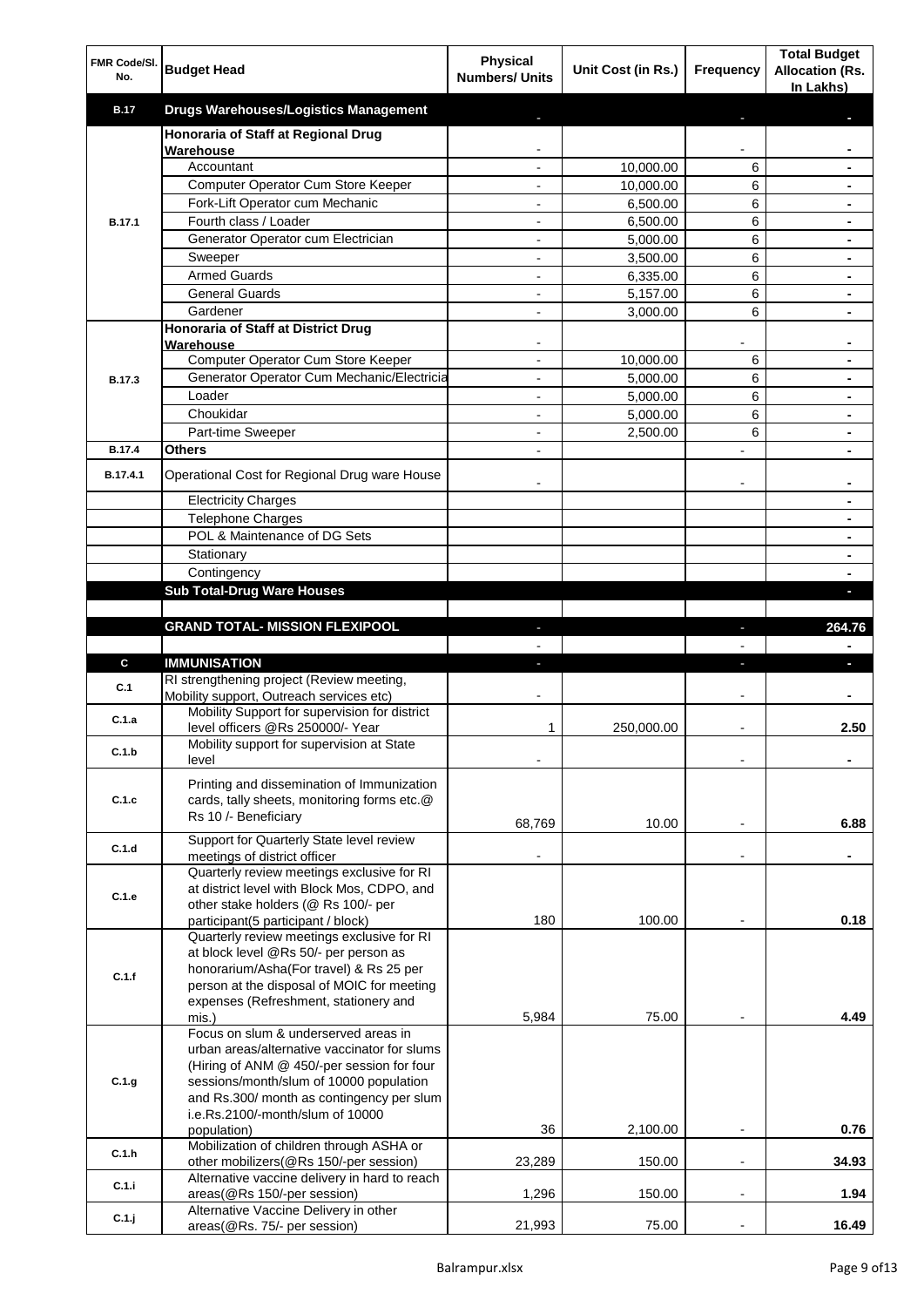| FMR Code/SI.<br>No.                                                                          | <b>Budget Head</b>                                                                | <b>Physical</b><br><b>Numbers/ Units</b> | Unit Cost (in Rs.) | <b>Frequency</b> | <b>Total Budget</b><br><b>Allocation (Rs.</b> |
|----------------------------------------------------------------------------------------------|-----------------------------------------------------------------------------------|------------------------------------------|--------------------|------------------|-----------------------------------------------|
| C.1.k                                                                                        | To develop micro plan at sub-centre level(@<br>Rs 100/- per sub centre)           | 209                                      | 100.00             |                  | In Lakhs)<br>0.21                             |
|                                                                                              | For consolidation of micro plans at block                                         |                                          |                    |                  |                                               |
| C.1.1                                                                                        | level (@ Rs 1000/-per block per PHC and<br>Rs 2000/- per district)                | 12                                       | 1,000.00           |                  | 0.12                                          |
|                                                                                              | POL for vaccine delivery from State to                                            |                                          |                    |                  |                                               |
|                                                                                              | district and from district to PHC/CHCs(@ Rs                                       |                                          |                    |                  | 1.50                                          |
|                                                                                              | 150000/- per district per year)<br>Consumables for computer including             | 1                                        | 150,000.00         |                  |                                               |
| C.1.n                                                                                        | provision for internet access for RIMS (@                                         |                                          |                    |                  |                                               |
|                                                                                              | Rs 400/- per month per district)                                                  | 1                                        | 400.00             | 12               | 0.05                                          |
| C.1.o                                                                                        | Red/Black plastic bags etc.(@ Rs 3 per bag<br>and 2 bags per session)             | 23,373                                   | 3.00               | 2                | 1.40                                          |
|                                                                                              | Hub Cutter/Bleach/Hypochlorite solution/                                          |                                          |                    |                  |                                               |
| C.1.p                                                                                        | Twin buckets(@ Rs 1200/- per PHC/CHC                                              |                                          |                    |                  |                                               |
|                                                                                              | per year)                                                                         | 12                                       | 1,200.00           |                  | 0.14                                          |
|                                                                                              | Safety Pits(@ Rs 5250/- per pit)                                                  | 4                                        | 5,250.00           |                  | 0.21                                          |
|                                                                                              | Other Specific requirement<br>Fund for annual maintenance operation of            |                                          |                    |                  |                                               |
|                                                                                              | WIC/WIF at division level @ Rs.40000/unit                                         |                                          |                    |                  |                                               |
|                                                                                              | of WIC/WIF                                                                        |                                          | 40,000.00          |                  |                                               |
|                                                                                              | POL for generators and operational                                                |                                          |                    |                  |                                               |
|                                                                                              | expenses at divisional vaccine storage point                                      |                                          |                    |                  |                                               |
|                                                                                              | @ Rs 2.00 Lakhs/ year/division vaccine                                            |                                          |                    |                  |                                               |
|                                                                                              | store points                                                                      |                                          | 200,000.00         |                  |                                               |
|                                                                                              | Electricity bill for WIC/WIF AT state and<br>divisional level @ Rs 1.50Lakhs/year |                                          |                    |                  |                                               |
|                                                                                              | /division store points                                                            |                                          | 150,000.00         |                  |                                               |
|                                                                                              | <b>AEFI Kits</b>                                                                  | 51                                       | 200.00             |                  | 0.10                                          |
| C.2                                                                                          | <b>Salary of Contractual Staffs</b>                                               |                                          |                    |                  |                                               |
| C.2.2                                                                                        | <b>Computer Assistants at District level</b>                                      | 1                                        | 10,000.00          | 6                | 0.60                                          |
| C.3                                                                                          | <b>Training under Immunisation</b>                                                |                                          |                    |                  |                                               |
|                                                                                              | District level Orientation training including                                     |                                          |                    |                  |                                               |
|                                                                                              | Hep B, Measles, AEFI & JE(wherever                                                |                                          |                    |                  |                                               |
|                                                                                              | required) for 2 days ANM, Multi Purpose                                           |                                          |                    |                  |                                               |
|                                                                                              | Health Worker (Male), LHV, Health<br>Assistant (Male/Female), Nurse Midwives,     |                                          |                    |                  |                                               |
|                                                                                              | BEEs & other staff (as per RCH norms) @                                           |                                          |                    |                  |                                               |
|                                                                                              | Rs 46200/batch                                                                    | 14                                       | 46,200.00          |                  | 6.47                                          |
|                                                                                              | Three day training including Hep B, Measles                                       |                                          |                    |                  |                                               |
|                                                                                              | & JE(wherever required) of Medical Officers                                       |                                          |                    |                  |                                               |
|                                                                                              | of RI using revised MO training module) @                                         |                                          |                    |                  |                                               |
| C.1.m<br>C.1.q<br>C.1.r<br>C.3.1<br>C.3.2<br>C.3.4<br>C.3.5<br>C.3.6<br>C.4<br>C.5<br>D<br>E | Rs 65600/ batch                                                                   |                                          | 65,600.00          |                  |                                               |
|                                                                                              | Two days cold chain handlers training for                                         |                                          |                    |                  |                                               |
|                                                                                              | block level cold chain handlers by State and                                      |                                          |                    |                  |                                               |
| E.1                                                                                          | district cold chain officers @ Rs 26600/batch                                     | 1                                        | 26,600.00          |                  | 0.27                                          |
|                                                                                              | One day training of block level data handlers                                     |                                          |                    |                  |                                               |
|                                                                                              | by DIOs and District cold chain officer to                                        |                                          |                    |                  |                                               |
|                                                                                              | train about the reporting formats of<br>immunization @ Rs 300/ person             | 11                                       | 300.00             |                  | 0.03                                          |
|                                                                                              | Intensified immunization training of front                                        |                                          |                    |                  |                                               |
|                                                                                              | line workers @ Rs 86660/batch                                                     | 10                                       | 86,660.00          |                  | 8.67                                          |
|                                                                                              | <b>Cold Chain Maintenance</b>                                                     |                                          |                    |                  |                                               |
|                                                                                              | Cold chain maintenance at PHC/CHC Level                                           |                                          |                    |                  |                                               |
|                                                                                              | (@Rs. 750/PHC/CHC per year)                                                       | 11                                       | 750.00             |                  | 0.08                                          |
|                                                                                              | Cold chain maintenance at District Level<br>(@Rs. 15000/year)                     | 1                                        | 15,000.00          |                  | 0.15                                          |
|                                                                                              | Asha Incentives- for full immunization @                                          |                                          |                    |                  |                                               |
|                                                                                              | RS.100 per child for full immunization in first                                   |                                          |                    |                  |                                               |
|                                                                                              | year and Rs.50 per child for ensuring                                             |                                          |                    |                  |                                               |
|                                                                                              | complete immunization up to 2nd year of                                           |                                          |                    |                  |                                               |
|                                                                                              | age.(94.22% of the fund)                                                          | 58,703                                   | 150.00             |                  | 82.96                                         |
|                                                                                              | <b>TOTOAL - ROUTINE IMMUNIZATION</b>                                              | ٠                                        |                    | ٠                | 171.14                                        |
|                                                                                              |                                                                                   | $\blacksquare$                           |                    | $\blacksquare$   | $\blacksquare$                                |
|                                                                                              | <b>National Disease Control Programmes</b>                                        | a.                                       |                    | J,               | $\overline{\phantom{a}}$                      |
|                                                                                              | <b>Integrated Disease Surveillance Project</b>                                    |                                          |                    |                  |                                               |
|                                                                                              | (IDSP)                                                                            |                                          |                    |                  |                                               |
|                                                                                              | Operational Costs (Rs. 25000/0 per Month)                                         |                                          |                    |                  |                                               |
|                                                                                              | including 10 Medical Colleges                                                     |                                          |                    |                  | 3.00                                          |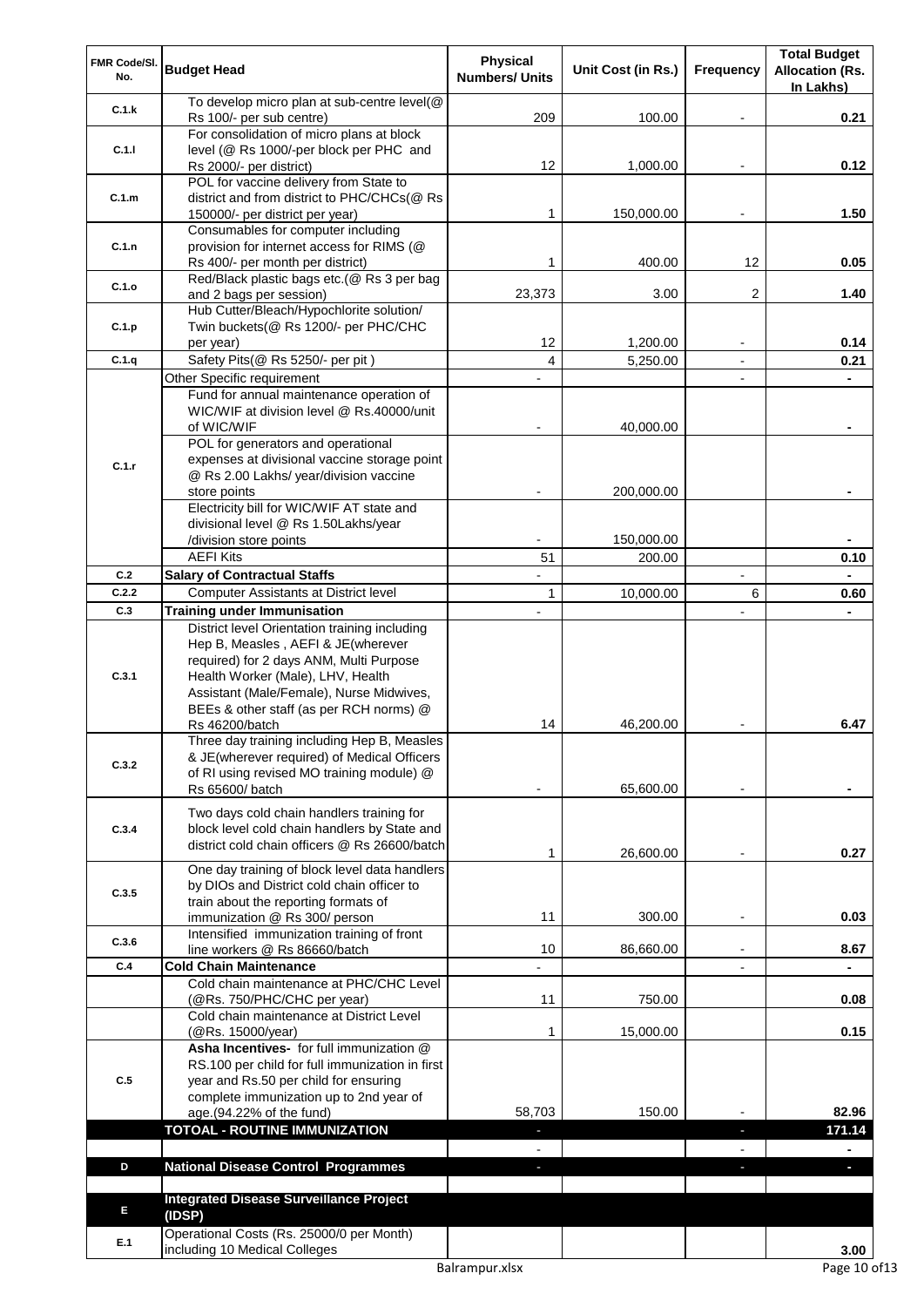| FMR Code/SI.<br>No. | <b>Budget Head</b>                                                              | Physical<br><b>Numbers/ Units</b> | Unit Cost (in Rs.) | <b>Frequency</b> | <b>Total Budget</b><br><b>Allocation (Rs.</b><br>In Lakhs) |
|---------------------|---------------------------------------------------------------------------------|-----------------------------------|--------------------|------------------|------------------------------------------------------------|
| E.2                 | Remuneration for Contractual Human Resource                                     |                                   |                    |                  |                                                            |
| E.2.1               | Epidemiologist (Rs. 27500-44000)                                                |                                   |                    |                  | 3.96                                                       |
| E.2.2               | Microbiologist (Rs. 27500-44000)                                                |                                   |                    |                  |                                                            |
| E.3.2               | Data Manager (Rs. 18000 per Mth)                                                |                                   |                    |                  | 1.62                                                       |
| E.3.3               | Data Entry Operator (Rs. 11000/mth)                                             |                                   |                    |                  | 1.32                                                       |
|                     | <b>Training</b>                                                                 |                                   |                    |                  |                                                            |
|                     | Medical Officers (3 days) @ Rs 50000 /                                          |                                   |                    |                  |                                                            |
| E.8                 | Batch, for one batch                                                            |                                   |                    |                  | $\blacksquare$                                             |
|                     | Hospital Pharmacists/Nurses Training (1                                         |                                   |                    |                  |                                                            |
|                     | day) @ Rs.38000 / Batch for 1 batch                                             |                                   |                    |                  | ٠                                                          |
|                     | One Day Training of Medical College Doctors                                     |                                   |                    |                  |                                                            |
| E.8                 | Costs on account of Newly Formed Districts<br><b>TOTAL-IDSP</b>                 |                                   |                    |                  | 9.90                                                       |
|                     |                                                                                 |                                   |                    |                  |                                                            |
|                     | <b>National Vector Borne Disease Control</b>                                    |                                   |                    |                  |                                                            |
| F                   | Programme (NVBDCP)                                                              |                                   |                    |                  |                                                            |
| F.1.1               | <b>Malaria</b>                                                                  |                                   |                    |                  |                                                            |
| F.1.1.b             | <b>ASHA Incentives</b>                                                          |                                   |                    |                  | 1.25                                                       |
|                     | Monitoring, Evaluation & Supervision &                                          |                                   |                    |                  |                                                            |
| F.1.1.d             | Epidemic preparedness including mobility                                        |                                   |                    |                  | 0.85                                                       |
| F.1.1.e             | <b>IEC/BCC</b>                                                                  |                                   |                    |                  | 0.42                                                       |
| F.1.1.g             | Training/Capacity Building                                                      |                                   |                    |                  | 0.25                                                       |
|                     | Sub Total - Malaria                                                             |                                   |                    |                  | 2.77                                                       |
| F.1.2               | Dengue & Chikungunya                                                            |                                   |                    |                  |                                                            |
|                     | Strengthening Surveillance for Apex                                             |                                   |                    |                  |                                                            |
| F.1.2.a(iⅈ)         | Referral Lab & Sentinel Surveillance                                            |                                   |                    |                  |                                                            |
|                     | Hospital                                                                        |                                   |                    |                  | 1.00                                                       |
| F.1.2.c             | Monitoring/Supervision and Rapid                                                |                                   |                    |                  |                                                            |
|                     | Response                                                                        |                                   |                    |                  | 0.20                                                       |
| F.1.2.d             | <b>Epidemic Preparedness</b>                                                    |                                   |                    |                  | 0.05                                                       |
| F.1.2.e             | Case Management<br><b>Vector Control And Environmental</b>                      |                                   |                    |                  | 0.10                                                       |
| F.1.2.f             | Management                                                                      |                                   |                    |                  |                                                            |
| F.1.2.g             | IEC/BCC for Social Mobilization                                                 |                                   |                    |                  | 0.10                                                       |
| F.1.2.i             | Training/ Workshop                                                              |                                   |                    |                  | 0.10                                                       |
|                     | Sub Total - Dengue & Chikungunya                                                |                                   |                    |                  | 1.55                                                       |
| F.1.3               | <b>AES/JE</b>                                                                   |                                   |                    |                  |                                                            |
|                     | Strengthening of Sentinel sites which will                                      |                                   |                    |                  |                                                            |
| F.1.3.a             | include Diagnostics and Case Management,                                        |                                   |                    |                  |                                                            |
|                     | supply of kits by Gol                                                           |                                   |                    |                  | 2.50                                                       |
| F.1.3.b             | IEC / BCC Activities & printing material                                        |                                   |                    |                  |                                                            |
|                     | pertaining to JE / AES                                                          |                                   |                    |                  | 4.00                                                       |
| F.1.3.c             | Capacity Building in case management of<br>Medical Officer and paramedical from |                                   |                    |                  |                                                            |
|                     | PHC/CHC at district level.                                                      |                                   |                    |                  | 0.50                                                       |
| F.1.3.d             | Monitoring and supervision                                                      |                                   |                    |                  | 1.00                                                       |
|                     | Procurement of Insecticides (Technical                                          |                                   |                    |                  |                                                            |
| F.1.3.e             | Malathion)                                                                      |                                   |                    |                  | 1.15                                                       |
| F.1.3.f             | Thermal Fog Machine (Small) @ 0.85                                              |                                   |                    |                  |                                                            |
|                     | lac/machine                                                                     |                                   |                    |                  | 4.00                                                       |
|                     | Operational cost for Malathion fogging (As                                      |                                   |                    |                  |                                                            |
| F.1.3.g             | per Availability of 3 MT Technical Malathion<br>per district)                   |                                   |                    |                  | 0.15                                                       |
|                     | Paediatric ICU Establishment and HR &                                           |                                   |                    |                  |                                                            |
| $F.1.3.$ j          | operational cost for Paediatric ICU in                                          |                                   |                    |                  |                                                            |
|                     | <b>Endemic Districts</b>                                                        |                                   |                    |                  |                                                            |
| F.1.3.k             | ASHA Insentivization for sensitizing                                            |                                   |                    |                  |                                                            |
|                     | community                                                                       |                                   |                    |                  | 0.20                                                       |
|                     | Sub Total - AES/JE                                                              |                                   |                    |                  | 13.50                                                      |
| F.1.4               | <b>Lymphatic Filariasis</b>                                                     |                                   |                    |                  |                                                            |
|                     | State Task Force, STAC Meeting, printing                                        |                                   |                    |                  |                                                            |
|                     | forms & register/ Mobility support, district                                    |                                   |                    |                  |                                                            |
| F.1.4.a             | coordination meeting, sensitization of media                                    |                                   |                    |                  |                                                            |
|                     | etc., Morbidity management, monitoring &                                        |                                   |                    |                  |                                                            |
|                     | supervision and mobility support for Rapid<br>response including Line listing   |                                   |                    |                  |                                                            |
|                     |                                                                                 |                                   |                    |                  | 2.90                                                       |
| F.1.4.b             | Micro Filaria Survey                                                            |                                   |                    |                  | 0.49                                                       |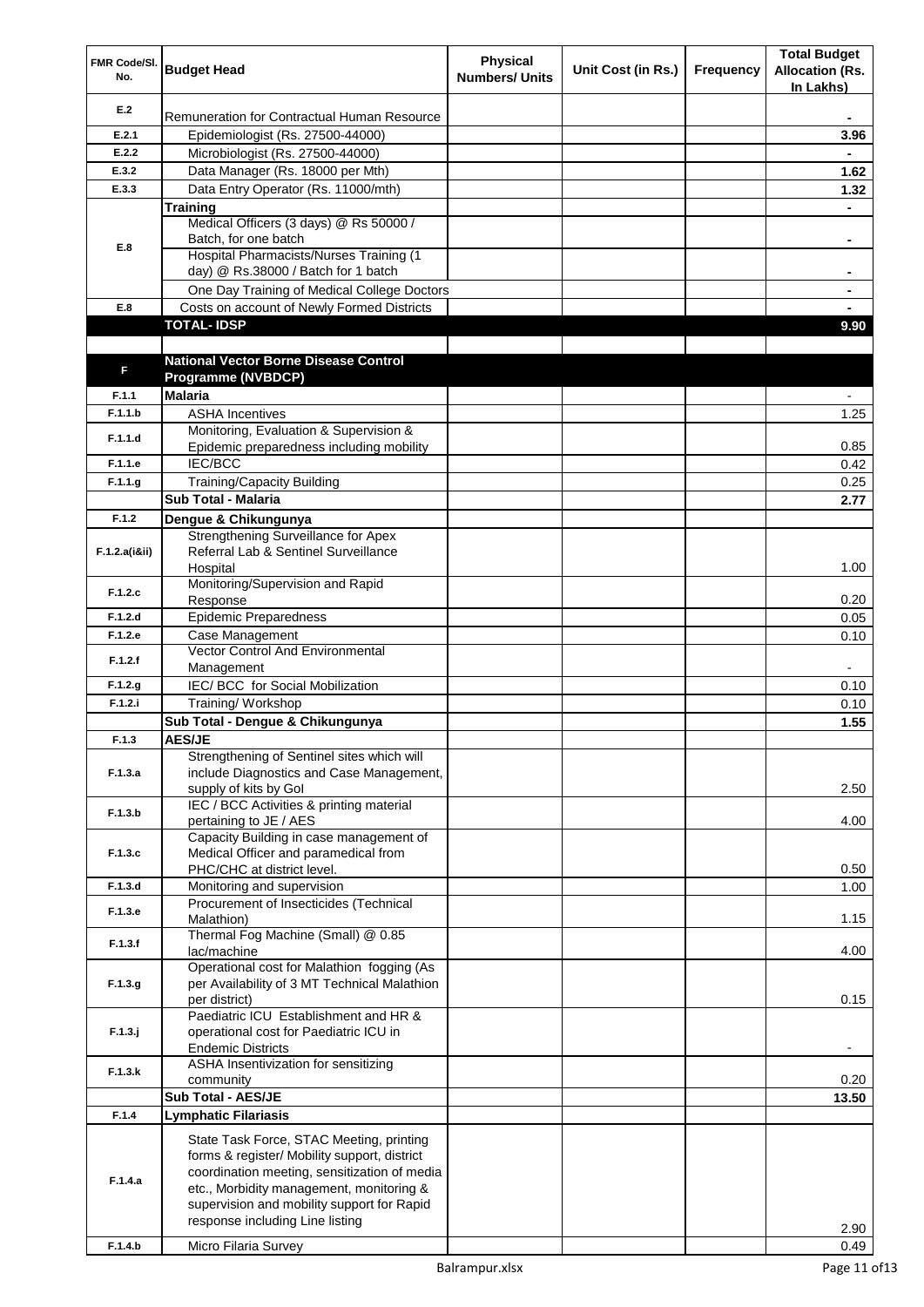| FMR Code/SI.        | <b>Budget Head</b>                                                                                               | <b>Physical</b>       | Unit Cost (in Rs.) | <b>Frequency</b> | <b>Total Budget</b>                 |
|---------------------|------------------------------------------------------------------------------------------------------------------|-----------------------|--------------------|------------------|-------------------------------------|
| No.                 |                                                                                                                  | <b>Numbers/ Units</b> |                    |                  | <b>Allocation (Rs.</b><br>In Lakhs) |
| F.1.4.c             | Post MDA Assessment by medical colleges<br>(Govt,& Private)/ ICMR institutions                                   |                       |                    |                  | 0.14                                |
| F.1.4.d             | Training / Sensitization of district level<br>officers on ELF & Drug Distributors /<br>Peripheral health workers |                       |                    |                  | 2.35                                |
| F.1.4.e             | Specific IEC/ BCC at State, districts, PHC,<br>Sub Centre & village lable VHSC/GKs                               |                       |                    |                  | 1.00                                |
| F.1.4.f             | Honorarium for Drug Distributors including<br>ASHA & Supervisors involve in MDA                                  |                       |                    |                  | 4.55                                |
| F.1.4.h.ii          | M.F.Survey in Non Endemic districts                                                                              |                       |                    |                  |                                     |
|                     | Sub Total - Lymphatic Filariasis                                                                                 |                       |                    |                  | 11.43                               |
| F.1.5               | Kalazar                                                                                                          |                       |                    |                  |                                     |
| F.1.5               | Case Search/ Camp Approach                                                                                       |                       |                    |                  |                                     |
| F.1.5.a             | Spray Pumps & Accessories                                                                                        |                       |                    |                  |                                     |
| F.1.5.b             | Operational Cost for Spray including Spray<br>Wages & Pending liability of spray wages                           |                       |                    |                  |                                     |
| F.1.5.c             | Mobility / P.O.L./ Supervision                                                                                   |                       |                    |                  |                                     |
| F.1.5.d             | Monitoring & Evaluation                                                                                          |                       |                    |                  |                                     |
| F.1.5.e/<br>F.1.5.f | Training for Spraying /IEC/<br>BCC/Advocacy/Incentive to ASHA/Loss of<br>Wages                                   |                       |                    |                  |                                     |
|                     | Sub Total - Kalazar                                                                                              |                       |                    |                  |                                     |
|                     | <b>Cash grant for Decentralized commodities</b>                                                                  |                       |                    |                  |                                     |
|                     | for Malaria + Filaria F.6                                                                                        |                       |                    |                  |                                     |
| F.6(a,b,c,k)        | Drugs (Chloroquine, Primaquine 2.5/7.5mg)                                                                        |                       |                    |                  |                                     |
|                     | and ACT                                                                                                          |                       |                    |                  | 0.20                                |
| F.6.f               | D.E.C.                                                                                                           |                       |                    |                  | 5.99                                |
| F.6.h               | NS 1 antigen Kit<br>Dengue                                                                                       |                       |                    |                  |                                     |
| F.6.i               | Larvicidal (Temephos, Bti(AS)/Bti (wp)(for<br>polluted and non polluted water)                                   |                       |                    |                  | 0.40                                |
|                     | <b>Sub Total- Dec.Commodities</b>                                                                                |                       |                    |                  | 6.59                                |
|                     | <b>TOTAL-NVBDCP</b>                                                                                              |                       |                    |                  | 35.84                               |
|                     |                                                                                                                  |                       |                    |                  |                                     |
| G                   | <b>National Leprosy Eradication</b><br>Programme(NLEP)                                                           |                       |                    |                  |                                     |
| G.1                 | <b>Case Detection and Management</b>                                                                             |                       |                    |                  |                                     |
| G.1.1               | Specific Plan for high endemic blocks of low<br>endemic districts                                                |                       |                    |                  |                                     |
|                     | No. of High endemic blocks in Low endemic<br>Districts (ANCDR more than 10)                                      |                       |                    |                  |                                     |
|                     | House to House Visit by Search team                                                                              |                       |                    |                  | ٠                                   |
|                     | Confrmaton of suspect                                                                                            |                       |                    |                  |                                     |
|                     | Intensive IEC Activity                                                                                           |                       |                    |                  | $\blacksquare$                      |
| G.1.2               | <b>Services in Urban services</b>                                                                                |                       |                    |                  |                                     |
|                     | Urban Project 2 Mega cities, 2 medium City                                                                       |                       |                    |                  |                                     |
|                     | 2, 8 Medium City 1, 40 Townships                                                                                 |                       |                    |                  | 1.14                                |
| G.1.3               | <b>ASHA involvement</b>                                                                                          |                       |                    |                  |                                     |
|                     | <b>ASHA Sensitization</b>                                                                                        |                       |                    |                  | 0.150                               |
|                     | <b>ASHA Incentive for Services</b>                                                                               |                       |                    |                  | 0.100                               |
| G.1.4               | <b>Materials &amp; Supplies</b>                                                                                  |                       |                    |                  |                                     |
|                     | Supportive Drugs & Dressing materials                                                                            |                       |                    |                  | 0.40                                |
|                     | Laboratory reagents and equipments<br>scalpels etc.                                                              |                       |                    |                  | 0.08                                |
|                     | Printing works                                                                                                   |                       |                    |                  | 0.17                                |
| G.1.5               | <b>NGO Services</b>                                                                                              |                       |                    |                  | $\blacksquare$                      |
| G.2                 | <b>DPMR</b>                                                                                                      |                       |                    |                  | $\blacksquare$                      |
|                     | MCR Protective Footwear (12500 pairs)                                                                            |                       |                    |                  | 0.50                                |
|                     | Aids Appliances, Self Care Kit items etc.                                                                        |                       |                    |                  | 0.17                                |
|                     | Welfare allowance for RCS patients @ Rs<br>8000                                                                  |                       |                    |                  |                                     |
|                     | Reimbursement to institutions for RCS                                                                            |                       |                    |                  |                                     |
|                     | Screening cum Self Care Camp                                                                                     |                       |                    |                  |                                     |
| G.3                 | <b>IEC</b>                                                                                                       |                       |                    |                  |                                     |
|                     | Mass Media (TV, Radio, Press etc.)                                                                               |                       |                    |                  | 0.39                                |